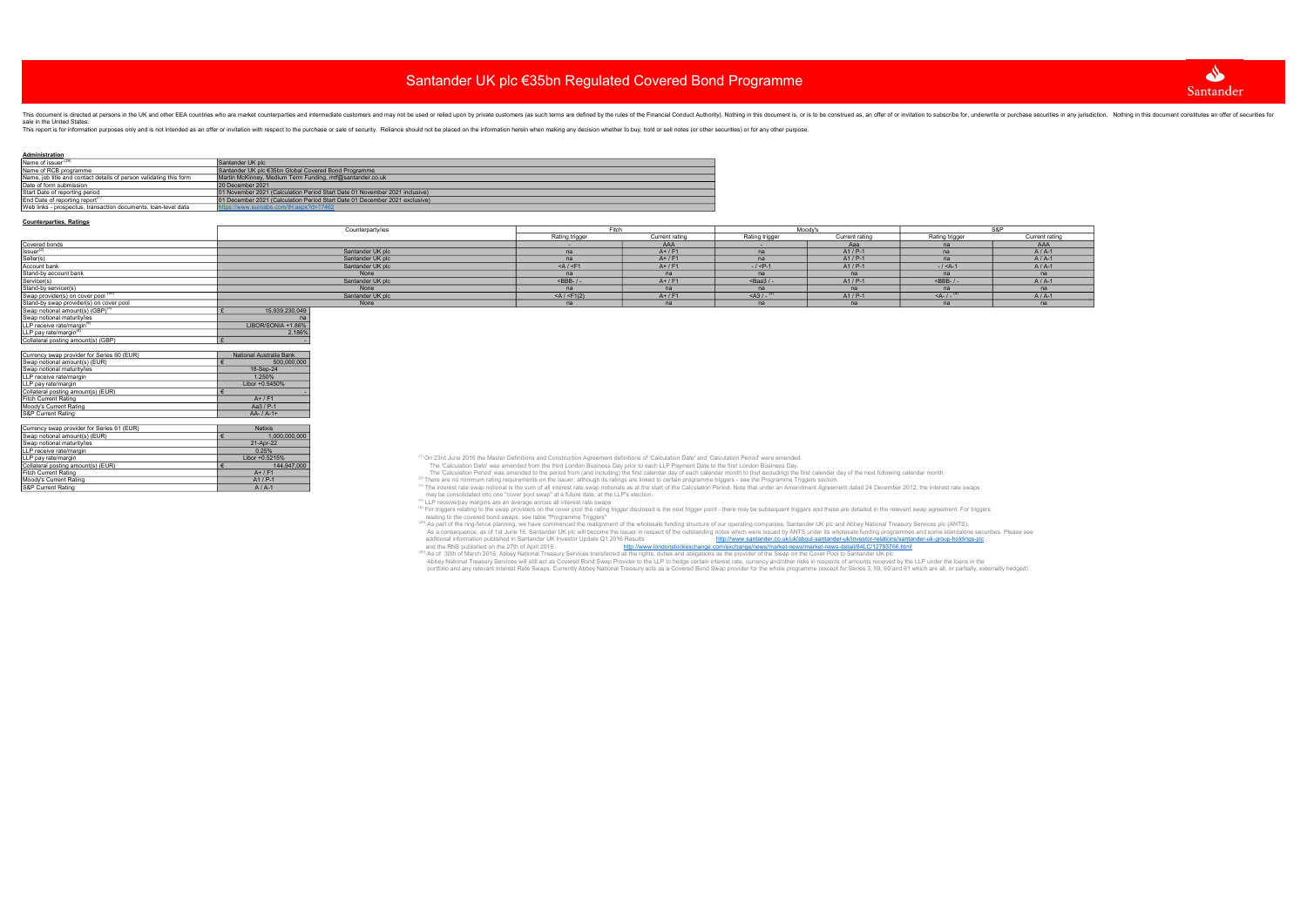### Accounts, Ledgers

|                                                                              | Value as at 01-12-21     | l Value as at 01-11-21   | <b>Target Value</b> |                                                                                                                                                                                             |
|------------------------------------------------------------------------------|--------------------------|--------------------------|---------------------|---------------------------------------------------------------------------------------------------------------------------------------------------------------------------------------------|
|                                                                              | for the reporting period | for the reporting period |                     |                                                                                                                                                                                             |
| Revenue receipts (please disclose all parts of waterfall)                    |                          |                          |                     |                                                                                                                                                                                             |
| Revenue Receipts (on the Loans)                                              | 28,629,841 £             | 29,452,939               |                     |                                                                                                                                                                                             |
| Other net income (including interest on bank accounts)                       | $109, 112$ £             | 123,242                  |                     |                                                                                                                                                                                             |
| Excess amount released from Reserve Fund                                     | $1,354,101$ £            |                          |                     |                                                                                                                                                                                             |
| Premia received from outgoing Swap Provider                                  |                          | $ \mathbf{f}$            |                     |                                                                                                                                                                                             |
| Amounts receivable under interest rate swap                                  |                          | $ \mathbf{f}$            |                     |                                                                                                                                                                                             |
| Available Revenue Receipts                                                   | $30,093,054$ £           | 29.576.181               |                     |                                                                                                                                                                                             |
| Senior fees (including Cash Manager, Servicer & Asset Monitor) <sup>(6</sup> | 1.614.547 $E$            | 1.741.575                |                     |                                                                                                                                                                                             |
| Amounts due under interest rate swap <sup>(6</sup>                           | $2.692.731$ E            | 2.406.282                |                     |                                                                                                                                                                                             |
| Amounts due under cover bond swaps <sup>(7</sup>                             | $8.218.256$   £          | 8,278,447                |                     |                                                                                                                                                                                             |
| Amounts due under Intercompany Loan <sup>(7)</sup>                           | $2,154,125$ £            | 2,106,072                |                     |                                                                                                                                                                                             |
| Amounts added to Reserve Fund <sup>(6)</sup>                                 |                          | 100.771                  |                     |                                                                                                                                                                                             |
| Deferred Consideration <sup>(6)</sup>                                        | 15,413,395               | 14.943.034               |                     |                                                                                                                                                                                             |
| Members' profit <sup>(6)</sup>                                               |                          |                          |                     |                                                                                                                                                                                             |
| Total distributed                                                            | $30,093,054$ £           | 29,576,181               |                     |                                                                                                                                                                                             |
| Principal receipts (please disclose all parts of waterfall)                  |                          |                          |                     |                                                                                                                                                                                             |
| Principal Receipts (on the Loans)                                            | 602.206.370 E            | 726,780,700              |                     |                                                                                                                                                                                             |
| Any other amount standing to credit Principal Ledger                         | 1,794,554,489 E          | 1,806,768,726            |                     |                                                                                                                                                                                             |
| Cash Capital Contribution from Members                                       | $308.302$ £              | 384.844                  |                     |                                                                                                                                                                                             |
| Termination payment received from a Swap Provider                            |                          |                          |                     |                                                                                                                                                                                             |
| Amounts released from Pre-Maturity Liquidity Ledger                          |                          |                          |                     |                                                                                                                                                                                             |
| Available Principal Receipts                                                 | $2,397,069,161$ £        | 2.533.934.270            |                     |                                                                                                                                                                                             |
| Credit to Pre-Maturity Liquidity Ledger <sup>(6)</sup>                       |                          |                          |                     |                                                                                                                                                                                             |
| Purchase of New Loans <sup>(7)</sup>                                         | 600,000,000              |                          |                     |                                                                                                                                                                                             |
| Deposit in GIC to satisfy ACT test <sup>(6)</sup>                            |                          |                          |                     |                                                                                                                                                                                             |
| Repayment of Term Advance <sup>(7)</sup>                                     |                          |                          |                     | <sup>(6)</sup> Waterfall Item will debit Revenue/Principal Ledger and credit Payment Ledger on the LLP Payment Date and paid to the relevant counterparty or ledger on the LLP Payment Date |
| Capital Distribution <sup>(6)</sup>                                          |                          | 739.379.782              |                     | <sup>(7)</sup> Waterfall Item will debit Revenue/Principal Ledger and credit Payment Ledger on the LLP Payment Date and paid to the relevant counterparty on the relevant Covered Bond,     |
| Total distributed                                                            | 600.000.000              | 739.379.782              |                     | Covered Bond Swap or Loan Purchase Payment Date                                                                                                                                             |
| Reserve ledger <sup>(8a)</sup>                                               | 43.976.479 $E$           | 43.875.708 $E$           | 43.976.479          | (8a) Balance reported as at the Calculation Date pre Revenue and Principal waterfalls. Currently, as per the defintion of the Reserve Fund Required Amount, Santander UK plc has directed   |
| Payments ledger <sup>(8b)</sup>                                              | 592.599                  | 3.745.698 $E$            | 592.599             | the LLP to hold a higher amount by adding a Convexity Adjustment of 25bps to the calculation to reflect the possibility of a rate rise in the future                                        |
| Principal ledger <sup>(8b)</sup>                                             | $2.397.069.161$   £      | 2.533.934.270            |                     | (8b) Balance reported as at the Calculation Date pre Revenue and Principal waterfalls.                                                                                                      |
| Revenue ledger <sup>(8b)</sup>                                               | $28.738.953$ E           | 29.576.181               |                     |                                                                                                                                                                                             |
| Pre-maturity liquidity ledger                                                | 105.397.300 £            | 105.397.300              |                     |                                                                                                                                                                                             |

 $\frac{1}{2}$ 

# (6) Waterfall Item will debit Revenue/Principal Ledger and credit Payment Ledger on the LLP Payment Date and paid to the relevant counterparty or ledger on the LLP Payment Date

#### Asset Coverage Test

|                                                                                                                                                                              | Value as at 01-12-21                                                                                                     | Description                                                                                                                                                                                                   | <b>Adiusted Loan Balance Calculation</b> |       |                                                                                             |
|------------------------------------------------------------------------------------------------------------------------------------------------------------------------------|--------------------------------------------------------------------------------------------------------------------------|---------------------------------------------------------------------------------------------------------------------------------------------------------------------------------------------------------------|------------------------------------------|-------|---------------------------------------------------------------------------------------------|
|                                                                                                                                                                              |                                                                                                                          | 13.988.664.787 Adjusted Current Balance                                                                                                                                                                       |                                          |       |                                                                                             |
|                                                                                                                                                                              |                                                                                                                          | 1.794.554.489 Principal Receipts held within GIC account <sup>(9)</sup>                                                                                                                                       | $A =$ the lower of (a) & (b), where:     |       |                                                                                             |
|                                                                                                                                                                              |                                                                                                                          | - Cash Capital Contributions held on Capital Ledger                                                                                                                                                           | $(a) =$                                  |       | 15,617,046,441.86 the Aggregate Adjusted Outstanding Principal Balance,                     |
|                                                                                                                                                                              |                                                                                                                          | - Substitution assets                                                                                                                                                                                         | $(b) =$                                  |       | 13,988,664,786.95                                                                           |
|                                                                                                                                                                              |                                                                                                                          | 105,397,300 Sales proceeds/Capital Contributions credited to Pre-Maturity Liquidity Ledger                                                                                                                    |                                          |       | the Aggregate Arrears Adjusted Outstanding Principal I                                      |
|                                                                                                                                                                              |                                                                                                                          | 781,847,625 Supplemental Liquidity Reserve <sup>(10)</sup>                                                                                                                                                    |                                          |       |                                                                                             |
|                                                                                                                                                                              |                                                                                                                          | - Set-off Flexible Plus (offset) <sup>(11</sup>                                                                                                                                                               | (a)                                      |       | Aggregate Adjusted Outstanding Principal Balance shall be equal to:                         |
|                                                                                                                                                                              |                                                                                                                          | - Set-off Depositor <sup>(12)</sup>                                                                                                                                                                           |                                          |       | (i) the Adiusted Outstanding Principal Balance, which is the lower of:                      |
|                                                                                                                                                                              |                                                                                                                          | 251.638.994 For redraw capacity                                                                                                                                                                               |                                          |       | 15,669,736,929.32 (1) Outstanding Principal Balance of each Loan; and                       |
|                                                                                                                                                                              |                                                                                                                          | 25,074 Reward loans                                                                                                                                                                                           |                                          |       | 15,617,046,441.86 (2) The Indexed Valuation of each Loan multiplied by M                    |
|                                                                                                                                                                              |                                                                                                                          | - Potential negative carry                                                                                                                                                                                    |                                          |       | where $M =$                                                                                 |
| Total                                                                                                                                                                        | 14.855.104.883                                                                                                           |                                                                                                                                                                                                               |                                          |       | 0.75<br>for non-arrears loans                                                               |
| Method used for calculating component 'A <sup>'(13)</sup>                                                                                                                    | A(b)                                                                                                                     |                                                                                                                                                                                                               |                                          |       | 0.40<br>for 90 days-plus arrears loans with indexed LTV ≤ 75%                               |
| Asset percentage (%)                                                                                                                                                         | 89.28%                                                                                                                   |                                                                                                                                                                                                               |                                          |       | 0.25<br>for 90 days-plus arrears loans with indexed LTV >75%                                |
| Maximum asset percentage from Fitch (%)                                                                                                                                      | 91.50%                                                                                                                   |                                                                                                                                                                                                               |                                          | minus |                                                                                             |
| Maximum asset percentage from Moody's (%)                                                                                                                                    | 89.28%                                                                                                                   |                                                                                                                                                                                                               |                                          |       | (ii) the aggregate sum of the following deemed reductions to the Aggregate Adjusted Outstan |
| Maximum asset percentage from S&P (%)                                                                                                                                        | 91.00%                                                                                                                   |                                                                                                                                                                                                               |                                          |       | - (1) Deemed reductions for breach of representation and                                    |
| Credit support as derived from ACT (GBP)                                                                                                                                     | 2,050,407,502                                                                                                            |                                                                                                                                                                                                               |                                          |       | - (2) Deemed reduction for other breach by Seller / Servi                                   |
| Credit support as derived from ACT (%)                                                                                                                                       | 16.01%                                                                                                                   |                                                                                                                                                                                                               |                                          |       |                                                                                             |
|                                                                                                                                                                              |                                                                                                                          |                                                                                                                                                                                                               |                                          |       | 15,617,046,441.86 Aggregate Adjusted Outstanding Principal Balance                          |
|                                                                                                                                                                              |                                                                                                                          | <sup>(9)</sup> Principal in the Principal and Payments Ledger at previous LLP Calculation Date not used to aquire Loan or other Payments [(Principal Ledger=£1,794,554,489)+(Payments Ledger (Principal)=£0)] | (b)                                      |       | Aggregate Arrears Adjusted Outstanding Principal Balance shall be equal to:                 |
|                                                                                                                                                                              |                                                                                                                          | <sup>(10)</sup> The Supplemental Liquidity Reserve is calculated the greater of 5% multiplied by the Adjusted Aggregate Loan Amount without taking into account factor "U" and 5% multiplied                  |                                          |       | (i) the Adjusted Outstanding Principal Balance, which is the lower of:                      |
| by the sterling equivalent of the outstanding covered bonds.                                                                                                                 |                                                                                                                          |                                                                                                                                                                                                               |                                          |       | 15,669,736,929.32 (1) Outstanding Principal Balance of each Loan; and                       |
|                                                                                                                                                                              |                                                                                                                          | <sup>(11)</sup> This discount is set to zero while ever the issuer is rated at least BBB+/A-2 by S&P, A2 by Moody's and A/F1 by Fitch and thereafter equals 100% of cleared credit balances                   |                                          |       | 15,668,307,333.05 (2) The Indexed Valuation of each Loan multiplied by N                    |
| with respect to Flexible Plus offset accounts                                                                                                                                |                                                                                                                          |                                                                                                                                                                                                               |                                          |       | where $N =$                                                                                 |
| <sup>(12)</sup> This discount is set to zero for so long as the issuer is rated at least BBB+/A-2 by S&P, A2 by Moody's and A/F1 by Fitch and thereafter equals 0.85% of the |                                                                                                                          |                                                                                                                                                                                                               |                                          |       | 1.00<br>for non-arrears loans                                                               |
| aggregate outstanding principal balance of the loans in the cover pool                                                                                                       |                                                                                                                          |                                                                                                                                                                                                               |                                          |       | for 90 days-plus arrears loans with indexed LTV ≤ 75%<br>0.40                               |
| $^{(13)}$ A(a) is calculated as the lower of (i) the current balance of the loan, and (ii) the indexed valuation of the loan multiplied by 0.75 for non-defaulted loans,     |                                                                                                                          |                                                                                                                                                                                                               |                                          |       | 0.25<br>for 90 days-plus arrears loans with indexed LTV >75%                                |
| 0.4 for defaulted loans with iLTV<=75%, 0.25 for defaulted loans with iLTV>75%.                                                                                              |                                                                                                                          |                                                                                                                                                                                                               |                                          | minus |                                                                                             |
| A(b) is calculated as the Asset Percentage multiplied by the lower of (i) the current balance of the loan, and (ii) the indexed valuation of the loan                        |                                                                                                                          |                                                                                                                                                                                                               |                                          |       | (ii) the aggregate sum of the following deemed reductions to the Aggregate Adjusted Outstan |
|                                                                                                                                                                              | multiplied by 1 for non-defaulted loans, 0.4 for defaulted loans with iLTV<=75%, 0.25 for defaulted loans with iLTV>75%. |                                                                                                                                                                                                               |                                          |       | - (1) Deemed reductions for breach of representation and                                    |
|                                                                                                                                                                              |                                                                                                                          |                                                                                                                                                                                                               |                                          |       | - (2) Deemed reduction for other breach by Seller / Servi                                   |
|                                                                                                                                                                              |                                                                                                                          |                                                                                                                                                                                                               |                                          |       |                                                                                             |
|                                                                                                                                                                              |                                                                                                                          |                                                                                                                                                                                                               |                                          |       | 13,988,664,786.95 Aggregate Arrears Adjusted Outstanding Principal Bala                     |
|                                                                                                                                                                              |                                                                                                                          |                                                                                                                                                                                                               |                                          |       |                                                                                             |



regate Adjusted Outstanding Principal Balance:<br>ach of representation and warranty<br>'breach by Seller / Servicer Principal Balance oreach by Seller / Servicer standing Principal Balance multiplied by the Asset Percentage Outstanding Principal Balance multiplied by the Asset Percentage.

|                                                           | Value as at 01-12-21<br>Description                                                        | Adjusted Loan Balance Calculation                                                                     |
|-----------------------------------------------------------|--------------------------------------------------------------------------------------------|-------------------------------------------------------------------------------------------------------|
|                                                           | 13,988,664,787 Adjusted Current Balance                                                    |                                                                                                       |
|                                                           | 1,794,554,489 Principal Receipts held within GIC account <sup>(9)</sup>                    | $A =$ the lower of (a) & (b), where:                                                                  |
|                                                           | Cash Capital Contributions held on Capital Ledger                                          | 15,617,046,441.86 the Aggregate Adjusted Outstanding Principal Balance, and<br>$(a) =$                |
|                                                           | <b>Substitution assets</b>                                                                 | $(b) =$<br>13.988.664.786.95                                                                          |
|                                                           | 105,397,300 Sales proceeds/Capital Contributions credited to Pre-Maturity Liquidity Ledger | the Aggregate Arrears Adjusted Outstanding Principal Balance m                                        |
|                                                           | 781,847,625 Supplemental Liquidity Reserve <sup>(10)</sup>                                 |                                                                                                       |
|                                                           | Set-off Flexible Plus (offset) <sup>(11)</sup>                                             | (a)<br>Aggregate Adjusted Outstanding Principal Balance shall be equal to:                            |
|                                                           | - Set-off Depositor $(12)$                                                                 | (i) the Adiusted Outstanding Principal Balance, which is the lower of:                                |
|                                                           | 251,638,994   For redraw capacity                                                          | 15,669,736,929.32 (1) Outstanding Principal Balance of each Loan; and                                 |
|                                                           | 25.074 Reward loans                                                                        | 15,617,046,441.86 (2) The Indexed Valuation of each Loan multiplied by M                              |
|                                                           | I Potential negative carry                                                                 | where $M =$                                                                                           |
| Total                                                     | 14,855,104,883                                                                             | 0.75<br>for non-arrears loans                                                                         |
| Method used for calculating component 'A' <sup>(13)</sup> |                                                                                            | 0.40<br>for 90 days-plus arrears loans with indexed LTV $\leq$ 75%                                    |
| Asset percentage (%)                                      | 89.28%                                                                                     | 0.25<br>for 90 days-plus arrears loans with indexed LTV >75%                                          |
| Maximum asset percentage from Fitch (%)                   | 91.50%                                                                                     | minus                                                                                                 |
| Maximum asset percentage from Moody's (%)                 | 89.28%                                                                                     | (ii) the aggregate sum of the following deemed reductions to the Aggregate Adjusted Outstanding Princ |
| Maximum asset percentage from S&P (%)                     | 91.00%                                                                                     | - (1) Deemed reductions for breach of representation and warranty                                     |
| Credit support as derived from ACT (GBP)                  | 2,050,407,502                                                                              | - (2) Deemed reduction for other breach by Seller / Servicer                                          |
| Credit support as derived from ACT (%)                    | 16.01%                                                                                     |                                                                                                       |
|                                                           |                                                                                            | 15.617.046.441.86 Aggregate Adjusted Outstanding Principal Balance                                    |

A(b) is calculated as the Asset Percentage multiplied by the lower of (i) the current balance: (ii) the current balance: (ii) the indexed valuation of the loan<br>multiplied by 1 for non-defaulted loans, 0.4 for defaulted loa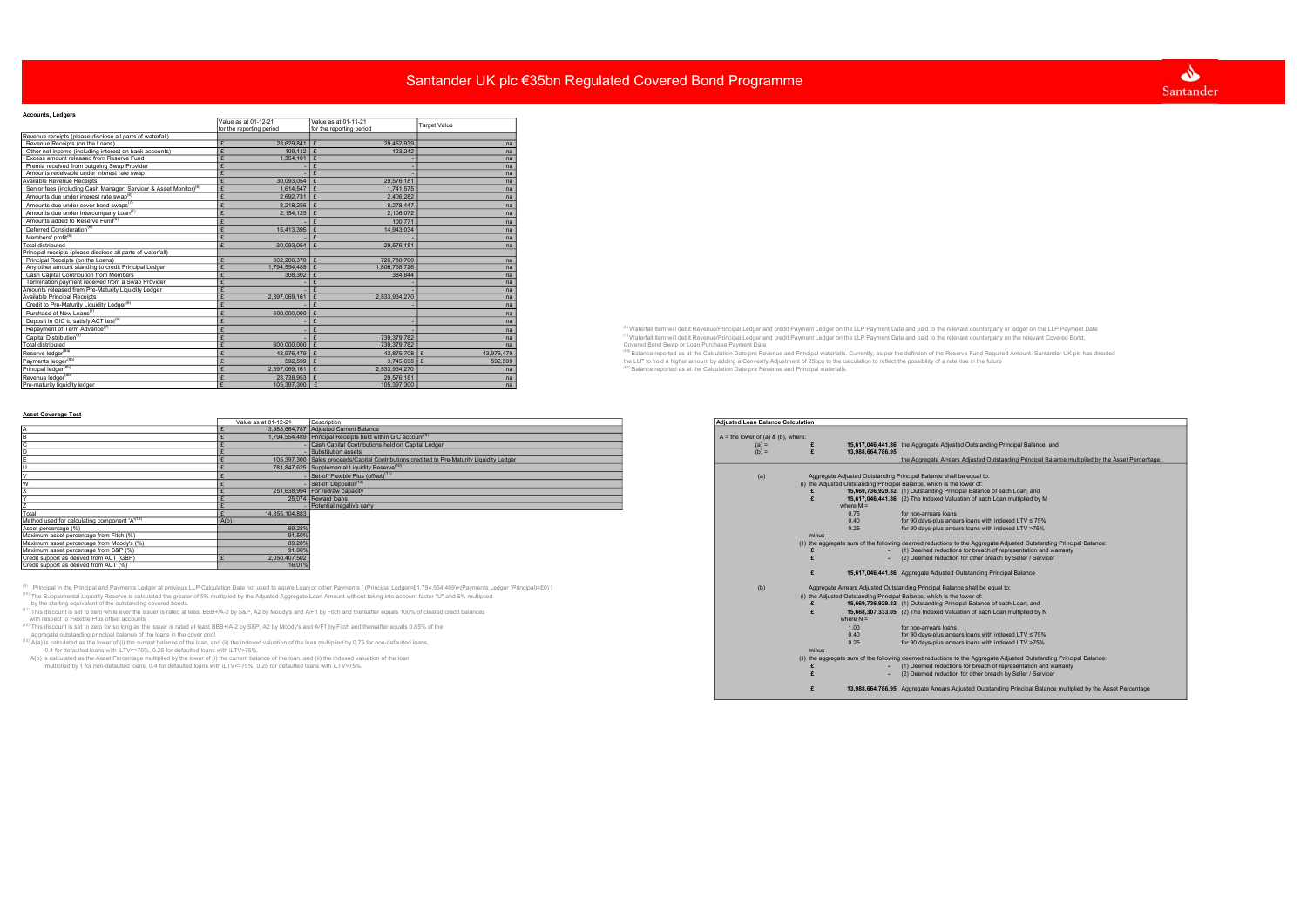#### Programme-Level Characteristics - as at 30-11-21

| Programme currency                                                         | Euro               | <sup>(14)</sup> Balance reported as at the Calculation Date pre Revenue and Principal waterfalls on the LLP Payment Date                                                                                                                |
|----------------------------------------------------------------------------|--------------------|-----------------------------------------------------------------------------------------------------------------------------------------------------------------------------------------------------------------------------------------|
| Programme size                                                             | EUR 35,000,000,000 | <sup>(15)</sup> The nominal level of over collateralisation test includes the principal held in the Principal Ledger and Payments Ledger held within GIC account as at the Calculation Date                                             |
| Covered bonds principal amount outstanding (GBP, non-GBP series            |                    |                                                                                                                                                                                                                                         |
| converted at swap FX rate)                                                 | 12,804,697,381     | (16) Values reported as at month end                                                                                                                                                                                                    |
| Covered bonds principal amount outstanding (GBP, non-GBP series            |                    |                                                                                                                                                                                                                                         |
| converted at current spot rate)                                            | 12,886,540,548     | $^{(17)}$ As of the Feb 2014 the calculation for CPR quarterly average $\frac{96}{12}$ and PPR quarterly average $\frac{96}{12}$ has been amended to the average of the three most recent                                               |
| Cover pool balance (GBP)                                                   | 15,669,736,929     | monthly CPR / PPR. This change aligns reporting between all Santander UK secured funding structures                                                                                                                                     |
| GIC account balance (GBP) <sup>(14)</sup>                                  | 2,575,774,492      | <sup>(18)</sup> The Constant Default Rate is not applicable to revolving programmes                                                                                                                                                     |
| Any additional collateral (please specify)                                 |                    | <sup>(19)</sup> Following the implementation of it's new Covered Bond Rating Criteria, the "Discontinuity Cap" (or D-cap) is no longer a concept. At the time of this report, the replacement Payment Continuity Uplift on the programm |
| Anv additional collateral (GBP)                                            |                    | (20) Source: Moody's performance report dated Sep 2020                                                                                                                                                                                  |
| Aggregate balance of off-set mortgages (GBP)                               | 3.014.187.651      | $(21)$ Loans bought back by seller : The amount reported is as at the date the loan was bought back                                                                                                                                     |
| Aggregate deposits attaching to the cover pool (GBP)                       | 1.061.650.515      | (22) Data is presented on an account level basis                                                                                                                                                                                        |
| Aggregate deposits attaching specifically to the off-set mortgages (GBP) E | 415.453.562        | <sup>(23)</sup> Margins are reported based on the index rate, therefore fixed are reported at the fixed rate, trackers are reported over BBR (0.1%) and variable over SVR (4.34%)                                                       |
| Nominal level of overcollateralisation (GBP) <sup>(15)</sup>               | 5,262,108,709      | principal ledger                                                                                                                                                                                                                        |
| Nominal level of overcollateralisation (%) <sup>(15)</sup>                 | 41.10%             |                                                                                                                                                                                                                                         |
| Number of loans in cover pool                                              | 164.129            |                                                                                                                                                                                                                                         |
| Average Ioan balance (GBP)                                                 | 95.472             |                                                                                                                                                                                                                                         |
| Weighted average non-indexed LTV (%) (16)                                  | 58.14%             |                                                                                                                                                                                                                                         |
| Weighted average indexed LTV (%) <sup>(16)</sup>                           | 46.90%             |                                                                                                                                                                                                                                         |
| Weighted average seasoning (months) <sup>(16)</sup>                        | 78.92              |                                                                                                                                                                                                                                         |
| Weighted average remaining term (months) <sup>(16)</sup>                   | 212.43             |                                                                                                                                                                                                                                         |
| Weighted average interest rate (%) (16)                                    | 2.05%              |                                                                                                                                                                                                                                         |
| Standard Variable Rate(s) (%)                                              | 4.34%              |                                                                                                                                                                                                                                         |
| Constant Pre-Payment Rate (%, current month) <sup>(17)</sup>               | 3.38%              |                                                                                                                                                                                                                                         |
| Constant Pre-Payment Rate (%, quarterly average) <sup>(17)</sup>           | 3.75%              |                                                                                                                                                                                                                                         |
| Principal Payment Rate (%, current month) <sup>(1)</sup>                   | 3.70%              |                                                                                                                                                                                                                                         |
| Principal Payment Rate (%, quarterly average) (17)                         | 4.06%              |                                                                                                                                                                                                                                         |
| Constant Default Rate (%, current month)                                   |                    |                                                                                                                                                                                                                                         |
| Constant Default Rate (%, quarterly average) <sup>(18)</sup>               |                    |                                                                                                                                                                                                                                         |
| Fitch Discontinuity Cap (%) <sup>(19)</sup>                                |                    |                                                                                                                                                                                                                                         |
| Moody's Timely Payment Indicator <sup>(20)</sup>                           | Probable           |                                                                                                                                                                                                                                         |
| Moody's Collateral Score (%) <sup>(20)</sup>                               | 5.00%              |                                                                                                                                                                                                                                         |

- 
- 

#### Mortgage collections

| Mortgage collections (scheduled - interest)    | 28.029.836  |
|------------------------------------------------|-------------|
| Mortgage collections (scheduled - principal)   | 54.695.348  |
| Mortgage collections (unscheduled - interest)  | nal         |
| Mortgage collections (unscheduled - principal) | 547,511,023 |
|                                                |             |

### Loan Redemptions & Replenishments Since Previous Reporting Date

|                                                       | Number           | % of total number | Amount (GBP) | % of total amount |
|-------------------------------------------------------|------------------|-------------------|--------------|-------------------|
| Loan redemptions since previous reporting date        | 1.714            | $1.04\%$          | 259.399.732  | 1.66%             |
| Loans bought back by seller(s) <sup>(21)</sup>        | 3,114            | 1.90% 1           | 342,806,638  | 2.19%             |
| of which are non-performing loans                     | 115 <sub>1</sub> | $0.07\%$          | 11.231.455   | 0.07%             |
| of which have breached R&Ws                           |                  | $0.03\%$          | 8.290.745    | 0.05%             |
| of which have had a further advance or product switch | 2,948            | $1.80\%$   $\pm$  | 323.284.438  | 2.06%             |
| Loans sold into the cover pool                        |                  | $0.00\%$          |              | $0.00\%$          |

#### Stratification tables are all as of 30-11-21

| <b>Product Rate Type and Reversionary Profiles</b> |  |
|----------------------------------------------------|--|
|                                                    |  |

| <b>Product Rate Type and Reversionary Profiles</b> |         |                   |                |                   |              | Weighted average        |                                |                     |              |  |  |
|----------------------------------------------------|---------|-------------------|----------------|-------------------|--------------|-------------------------|--------------------------------|---------------------|--------------|--|--|
|                                                    |         |                   |                |                   |              | Remaining teaser period |                                |                     |              |  |  |
|                                                    | Number  | % of total number | Amount (GBP)   | % of total amount | Current rate | (months)                | Current margin <sup>(23)</sup> | Reversionary margin | Initial rate |  |  |
| Fixed at origination, reverting to SVR             | 21,623  | 13.17%            | 2,607,518,689  | 16.64%            | 2.16%        | 12.4                    | 2.16 <sup>o</sup>              | 0.00%               | 2.16%        |  |  |
| Fixed at origination, reverting to Libor           |         | 0.00%             |                | 0.00%             | 0.00%        |                         | 0.00%                          | 0.00%               | 0.00%        |  |  |
| Fixed at origination, reverting to tracker         | 50,521  | 30.78%            | 7,795,145,497  | 49.75%            | 2.01%        | 25.5                    | 2.01%                          | 3.25%               | 2.01%        |  |  |
| <b>Fixed</b> for life                              | 655     | 0.40%             | 27,400,027     | $0.17\%$          | 2.07%        |                         | 2.07%                          | 0.00%               | 2.07%        |  |  |
| Tracker at origination, reverting to SVR           |         | 0.00%             |                | 0.00%             | 0.00%        |                         | 0.00%                          | 0.00%               | 0.00%        |  |  |
| Tracker at origination, reverting to Libor         |         | 0.00%             |                | 0.00%             | 0.00%        |                         | 0.00%                          | 0.00%               | 0.00%        |  |  |
| Tracker for life                                   | 58,676  | 35.75%            | 3,781,905,376  | 24.14%            | 1.18%        |                         | 1.08%                          | 0.00%               | 1.18%        |  |  |
| SVR, including discount to SVR                     | 32,654  | 19.90%            | 1,457,767,340  | 9.30%             | 4.34%        | 0.0                     | 0.00%                          | $0.00\%$            | 3.60%        |  |  |
| Libor                                              |         | 0.00%             |                | 0.00%             | 0.00%        | 0.0                     | $0.00\%$                       | 0.00%               | 0.00%        |  |  |
| Total                                              | 164,129 | $100.00\%$ £      | 15,669,736,929 | 100.00%           | 2.05%        |                         | 1.62%                          |                     |              |  |  |



|        | Initial rate |
|--------|--------------|
| 00%    | 2.16%        |
| 00%    | 0.00%        |
| 25%    | 2.01%        |
| $00\%$ | 2.07%        |
| 00%    | 0.00%        |
| 00%    | 0.00%        |
| 00%    | 1.18%        |
| 00%    | 3.60%        |
| 00%    | 0.00%        |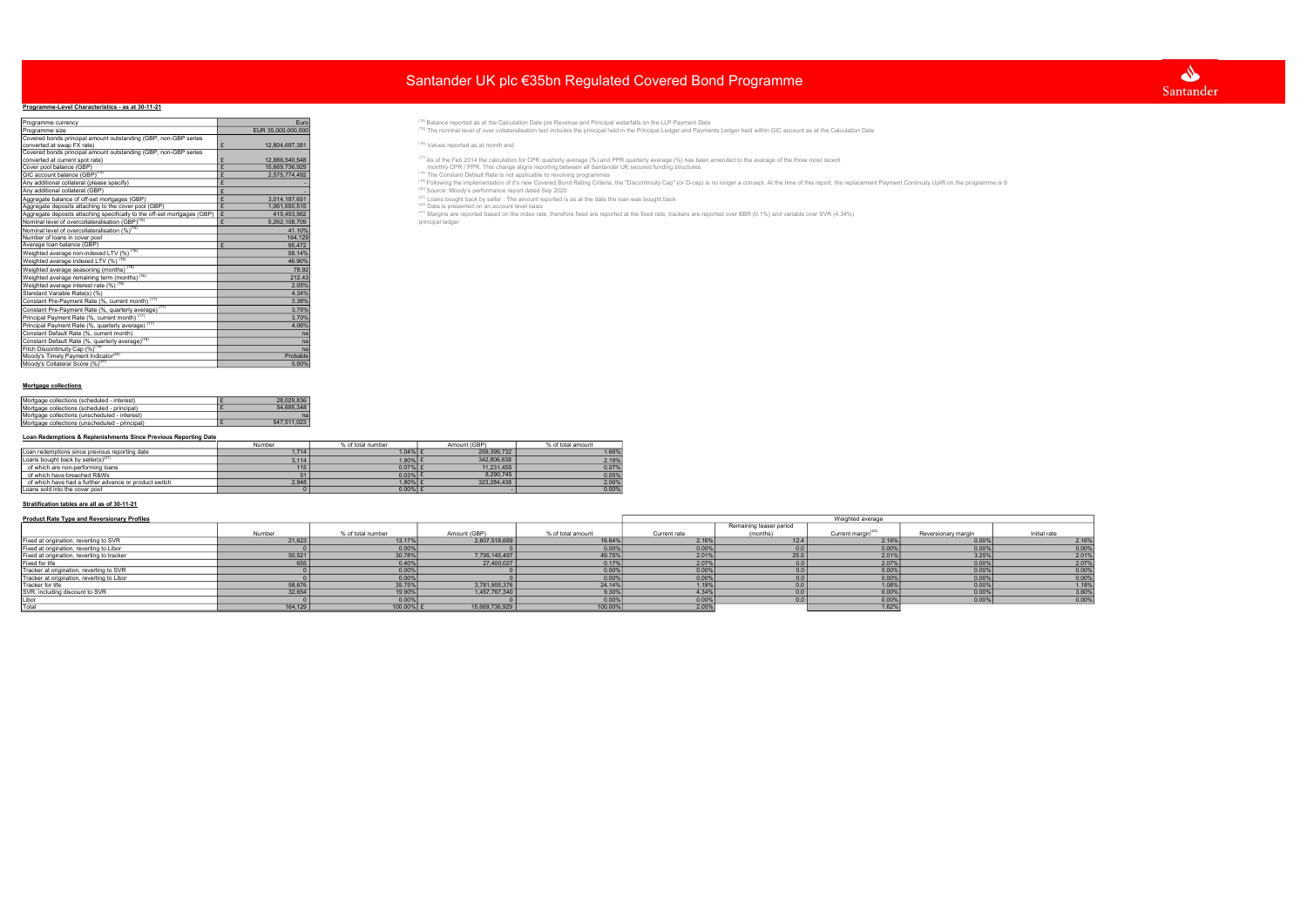| Arrears breakdown <sup>(24)</sup>   | Number         | % of total number | Amount (GBP)            | % of total amount |
|-------------------------------------|----------------|-------------------|-------------------------|-------------------|
| Current                             | 162,611        | 99.08%            | 15,561,875,869          | 99.31%            |
| 0-1 month in arrears                | 1,324          | 0.81%             | 93,945,828              | 0.60%             |
| 1-2 months in arrears               | 193            | 0.12%             | 13,866,588              | 0.09%             |
| 2-3 months in arrears               | $\mathbf{1}$   | 0.00%             | 48,645                  | 0.00%             |
| 3-6 months in arrears               | $\mathbf 0$    | 0.00%             | $\mathbf 0$             | 0.00%             |
| 6-12 months in arrears              | $\overline{0}$ | 0.00%             | $\overline{\mathbf{0}}$ | 0.00%             |
| 12+ months in arrears               | $\overline{0}$ | 0.00%             | $\overline{0}$          | 0.00%             |
| Total                               | 164,129        | 100.00%           | 15,669,736,929          | 100.00%           |
|                                     |                |                   |                         |                   |
| <b>Current non-indexed LTV</b>      |                | % of total number | Amount (GBP)            | % of total amount |
|                                     | Number         |                   |                         |                   |
| 0-50%                               | 91,278         | 55.61% £          | 5,364,344,605           | 34.23%            |
| 50-55%                              | 10,060         | 6.13% £           | 1,215,297,434           | 7.76%             |
| 55-60%                              | 9,432          | 5.75% £           | 1,197,395,213           | 7.64%             |
| 60-65%                              | 9,413          | 5.74% $E$         | 1,282,902,296           | 8.19%             |
| 65-70%                              | 9,633          | $5.87\%$ £        | 1,443,061,078           | 9.21%             |
| 70-75%                              | 9,490          | 5.78% $E$         | 1,415,147,110           | 9.03%             |
| 75-80%                              | 8,425          | 5.13% $E$         | 1,309,693,400           | 8.36%             |
| 80-85%                              | 7,532          | 4.59%             | 1,206,451,213           | 7.70%             |
| 85-90%                              | 5,794          | $3.53\%$ £        | 847,421,946             | 5.41%             |
| 90-95%                              | 2,635          | $1.61\%$ £        | 353,475,590             | 2.26%             |
| 95-100%                             | 264            | $0.16\%$ £        | 23,680,881              | 0.15%             |
| 100-105%                            | 45             | $0.03\%$ £        | 2,268,780               | 0.01%             |
| 105-110%                            | 31             | $0.02\%$ £        | 1,967,801               | 0.01%             |
| 110-125%                            | 54             | $0.03\%$ £        | 3,694,141               | 0.02%             |
| 125%+                               | 43             | $0.03\%$ £        | 2,935,442               | 0.02%             |
| Unknown                             | $\mathbf{0}$   | $0.00\%$ £        |                         | 0.00%             |
| Total                               | 164,129        | 100.00% £         | 15,669,736,929          | 100.00%           |
|                                     |                |                   |                         |                   |
|                                     |                |                   |                         |                   |
| <b>Current indexed LTV</b>          | Number         | % of total number | Amount (GBP)            | % of total amount |
| 0-50%                               | 121,981        | 74.32%            | 8,731,909,248           | 55.72%            |
| 50-55%                              | 10,224         | 6.23%             | 1,446,796,979           | 9.23%             |
| 55-60%                              | 8,787          | 5.35% $E$         | 1,361,414,728           | 8.69%             |
| 60-65%                              | 6,977          | 4.25% $E$         | 1,233,653,010           | 7.87%             |
| 65-70%                              | 6,014          | $3.66\%$ £        | 1,067,010,773           | 6.81%             |
| 70-75%                              | 5,618          | $3.42\%$ £        | 1,042,544,281           | 6.65%             |
| 75-80%                              | 3,279          | $2.00\%$ £        | 602,832,550             | 3.85%             |
| 80-85%                              | 796            | $0.48\%$ £        | 134,885,200             | 0.86%             |
| 85-90%                              | 113            | $0.07\%$ £        | 13,305,976              | 0.08%             |
| 90-95%                              | 95             | $0.06\%$ £        | 9,773,083               | 0.06%             |
| 95-100%                             | 79             | $0.05\%$ £        | 6,577,287               | 0.04%             |
| 100-105%                            | 73             | $0.04\%$ £        | 8,780,947               | 0.06%             |
| 105-110%                            | 37             | $0.02\%$ £        | 4,097,943               | 0.03%             |
| 110-125%                            | 56             | $0.03\%$ £        | 6,154,925               | 0.04%             |
| 125%+                               | $\mathbf 0$    | $0.00\%$ £        |                         | 0.00%             |
| Unknown                             | $\mathbf{0}$   | 0.00%             | £                       | 0.00%             |
| Total                               | 164,129        | 100.00% £         | 15,669,736,929          | 100.00%           |
|                                     |                |                   |                         |                   |
| Current outstanding balance of loan | Number         | % of total number | Amount (GBP)            | % of total amount |
|                                     |                |                   |                         |                   |
| $0 - 5,000$                         | 36,279         | 22.10% £          | 19, 144, 434            | 0.12%             |
| 5,000-10,000                        | 5,886          | $3.59\%$ £        | 43,668,795              | 0.28%             |
| 10,000-25,000                       | 13,170         | $8.02\%$ £        | 226, 155, 198           | 1.44%             |
| 25,000-50,000                       | 17,884         | 10.90% £          | 668,917,553             | 4.27%             |
| 50,000-75,000                       | 16,506         | 10.06% £          | 1,028,371,541           | 6.56%             |
| 75,000-100,000                      | 14,988         | $9.13\%$ £        | 1,307,168,920           | 8.34%             |
| 100,000-150,000                     | 22,323         | 13.60% £          | 2,747,830,323           | 17.54%            |
| 150,000-200,000                     | 13,701         | 8.35% $E$         | 2,364,154,853           | 15.09%            |
| 200,000-250,000                     | 9,022          | $5.50\%$ £        | 2,012,192,145           | 12.84%            |
| 250,000-300,000                     | 5,496          | $3.35\%$ £        | 1,499,104,491           | 9.57%             |
| 300,000-350,000                     | 3,190          | $1.94\%$ £        | 1,028,740,219           | 6.57%             |
| 350,000-400,000                     | 1,869          | 1.14% $E$         | 697,537,446             | 4.45%             |
| 400,000-450,000                     | 1,171          | $0.71\%$ £        | 495,936,477             | 3.16%             |
| 450,000-500,000                     | 861            | $0.52\%$ £        | 408,898,645             | 2.61%             |
| 500,000-600,000                     | 944            | $0.58\%$ £        | 510,332,454             | 3.26%             |
| 600,000-700,000                     | 409            | $0.25\%$ £        | 263,844,178             | 1.68%             |
| 700,000-800,000                     | 225            | $0.14\%$ £        | 167,350,881             | 1.07%             |
|                                     | 133            |                   | 112,347,430             | 0.72%             |
| 800,000-900,000                     |                | $0.08\%$ £        |                         |                   |
| 900,000-1,000,000                   | 72             | $0.04\%$ £        | 68,040,947              | 0.43%             |
| $1,000,000 +$                       | $\mathbf 0$    | $0.00\%$ £        |                         | 0.00%             |
| Total                               | 164,129        | 100.00% £         | 15,669,736,929          | 100.00%           |

 $A^{(24)}$  The Arrears breakdown table excludes accounts in possession.



# Santander UK plc €35bn Regulated Covered Bond Programme

### **Stratifications**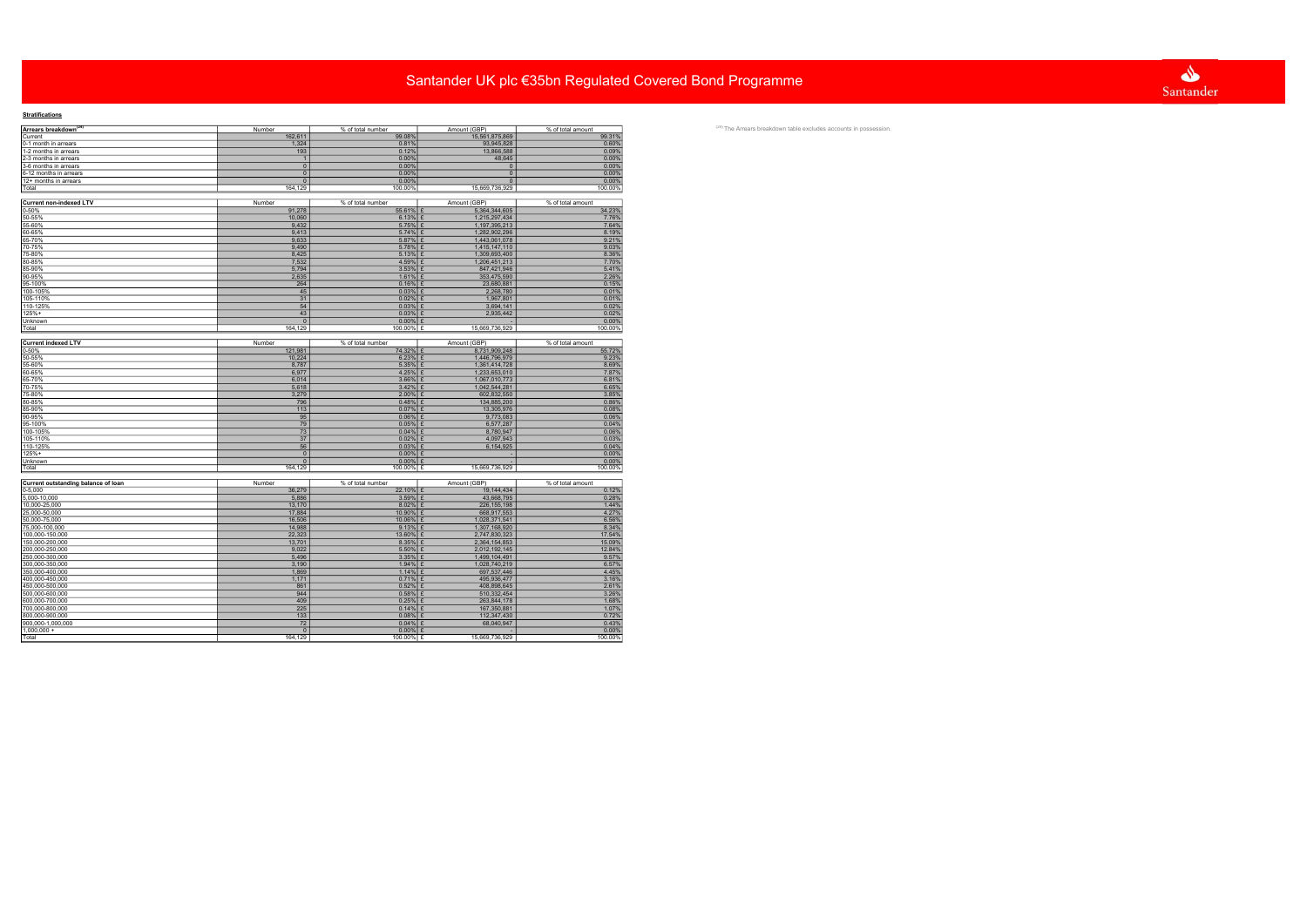| <b>Regional distribution</b>                         | Number         | % of total number | Amount (GBP)   | % of total amount         |                                                                                                                                                                                     |
|------------------------------------------------------|----------------|-------------------|----------------|---------------------------|-------------------------------------------------------------------------------------------------------------------------------------------------------------------------------------|
|                                                      | 17,465         | 10.64% £          | 1,955,303,597  | 12.48%                    |                                                                                                                                                                                     |
| East Anglia<br>East Midlands                         | 9,075          | $5.53\%$ £        | 722,704,550    | 4.61%                     |                                                                                                                                                                                     |
| London                                               | 20,316         | 12.38% £          | 3,087,764,387  | 19.71%                    |                                                                                                                                                                                     |
| North                                                | 4,792          | $2.92\%$ £        | 296,725,534    | 1.89%                     |                                                                                                                                                                                     |
| North West                                           | 16,813         | $10.24\%$ £       | 1,137,934,670  | 7.26%                     |                                                                                                                                                                                     |
| Northern Ireland                                     | 11,200         | $6.82%$ £         | 570,928,316    |                           |                                                                                                                                                                                     |
| South East                                           | 27,584         | 16.81% £          | 3,478,252,377  | $\frac{3.64\%}{22.20\%}$  |                                                                                                                                                                                     |
| South West                                           | 13,500         | $8.23\%$ £        | 1,308,742,892  | 8.35%                     |                                                                                                                                                                                     |
| Scotland                                             | 16,308         | $9.94\%$ £        | 1,170,364,072  | 7.47%                     |                                                                                                                                                                                     |
| Wales                                                | 7,516          | 4.58% £           | 446,672,853    | 2.85%                     |                                                                                                                                                                                     |
| <b>West Midlands</b>                                 | 9,450          | $5.76\%$ £        | 786,047,481    | 5.02%                     |                                                                                                                                                                                     |
| Yorkshire and Humberside                             | 10,110         | $6.16\%$ £        | 708,296,200    | 4.52%                     |                                                                                                                                                                                     |
| <b>Grand Total</b>                                   | 164,129        | $100.0\%$ £       | 15,669,736,929 | 100.0%                    |                                                                                                                                                                                     |
|                                                      |                |                   |                |                           |                                                                                                                                                                                     |
|                                                      | Number         | % of total number | Amount (GBP)   | % of total amount         |                                                                                                                                                                                     |
|                                                      | 97,757         | 59.56% £          | 10,510,373,890 | 67.07%                    |                                                                                                                                                                                     |
| Repayment type<br>Capital repayment<br>Part-and-part | $\Omega$       | $0.00\%$ £        |                | 0.00%                     |                                                                                                                                                                                     |
| Interest-only                                        | 16,098         | $9.81\%$ £        | 2,145,175,389  | 13.69%                    |                                                                                                                                                                                     |
|                                                      | 50,274         | 30.63% £          | 3,014,187,651  | 19.24%                    |                                                                                                                                                                                     |
| Offset<br>Total                                      | 164,129        | 100.0% £          | 15,669,736,929 | 100.0%                    |                                                                                                                                                                                     |
|                                                      |                |                   |                |                           |                                                                                                                                                                                     |
| Seasoning <sup>(25)</sup>                            | Number         | % of total number | Amount (GBP)   | % of total amount         | <sup>(25)</sup> Seasoning is the age of the loan at the report date in months based on the main mortgage completion date. Main mortgage completion date means the date the borrower |
| $0-12$ months                                        | 6              | $0.00\%$ £        | 758,577        | 0.00%                     | first took out a loan on the secured property. The initial loan may have been repaid and replaced by subsequent lending under the same mortgage.                                    |
| 12-24 months                                         | 9,172          | $5.59\%$ £        | 1,623,644,223  | 10.36%                    |                                                                                                                                                                                     |
| 24-36 months                                         | 19,415         | 11.83% £          | 3,193,335,377  | 20.38%                    |                                                                                                                                                                                     |
| 36-48 months                                         | 15,938         | $9.71\%$ £        | 2,523,739,169  | 16.11%                    |                                                                                                                                                                                     |
| 48-60 months                                         | 14,123         | $8.60\%$ £        | 1,880,005,160  | 12.00%                    |                                                                                                                                                                                     |
| 60-72 months                                         | 3,064          | $1.87\%$ £        | 309,522,868    | 1.98%                     |                                                                                                                                                                                     |
| 72-84 months                                         | 7,637          | $4.65%$ £         | 742,396,728    | 4.74%                     |                                                                                                                                                                                     |
| 84-96 months                                         | 7,149          | 4.36% £           | 575,448,395    | 3.67%                     |                                                                                                                                                                                     |
| 96-108 months                                        | 6,585          | $4.01\%$ £        | 445,843,457    | 2.85%                     |                                                                                                                                                                                     |
| 108-120 months                                       | 5,229          | $3.19%$ £         | 311,813,426    | 1.99%                     |                                                                                                                                                                                     |
| 120-150 months                                       | 12,545         | $7.64\%$ £        | 791,833,482    | 5.05%                     |                                                                                                                                                                                     |
| 150-180 months                                       | 27,244         | 16.60% £          | 1,900,332,784  | 12.13%                    |                                                                                                                                                                                     |
| 180+ months                                          | 36,022         | $21.95\%$ £       | 1,371,063,283  | 8.75%                     |                                                                                                                                                                                     |
| Total                                                | 164,129        | 100.00% £         | 15,669,736,929 | 100.00%                   |                                                                                                                                                                                     |
|                                                      |                |                   |                |                           |                                                                                                                                                                                     |
| Interest payment type                                | Number         | % of total number | Amount (GBP)   | % of total amount         |                                                                                                                                                                                     |
| Fixed                                                | 72,799         | 44.35% £          | 10,430,064,214 | 66.56%                    |                                                                                                                                                                                     |
| <b>SVR</b>                                           | 32,646         | 19.89% £          | 1,457,645,565  | 9.30%                     |                                                                                                                                                                                     |
| Tracker                                              | 58,676         | 35.75% £          | 3,781,905,376  | 24.14%                    |                                                                                                                                                                                     |
|                                                      | $\overline{8}$ | $0.00\%$ £        | 121,775        |                           |                                                                                                                                                                                     |
| Discount SVR or Unknown<br>Total                     | 164,129        | $100.00\%$ £      | 15,669,736,929 | $\frac{0.00\%}{100.00\%}$ |                                                                                                                                                                                     |
|                                                      |                |                   |                |                           |                                                                                                                                                                                     |
| Loan purpose type                                    | Number         | % of total number | Amount (GBP)   | % of total amount         |                                                                                                                                                                                     |
| Owner-occupied                                       | 164,129        | 100.00% £         | 15,669,736,929 | 100.00%                   |                                                                                                                                                                                     |
| Buy-to-let                                           | $\Omega$       | $0.00\%$ £        |                | 0.00%                     |                                                                                                                                                                                     |
|                                                      | $\Omega$       | $0.00\%$ £        |                | 0.00%                     |                                                                                                                                                                                     |
| Second home<br>Total                                 | 164, 129       | $100.00\%$ £      | 15,669,736,929 | 100.00%                   |                                                                                                                                                                                     |
|                                                      |                |                   |                |                           |                                                                                                                                                                                     |
| Income verification type                             | Number         | % of total number | Amount (GBP)   | % of total amount         |                                                                                                                                                                                     |
| Fully verified                                       | 139,553        | 85.03% £          | 13,961,016,159 | 89.10%                    |                                                                                                                                                                                     |
| Fast-track                                           | 24,576         | 14.97% £          | 1,708,720,771  | 10.90%                    |                                                                                                                                                                                     |
|                                                      | $\Omega$       | $0.00\%$ £        |                | 0.00%                     |                                                                                                                                                                                     |
| Self-certified<br>Total                              | 164,129        | 100.00% £         | 15,669,736,929 | 100.00%                   |                                                                                                                                                                                     |
|                                                      |                |                   |                |                           |                                                                                                                                                                                     |

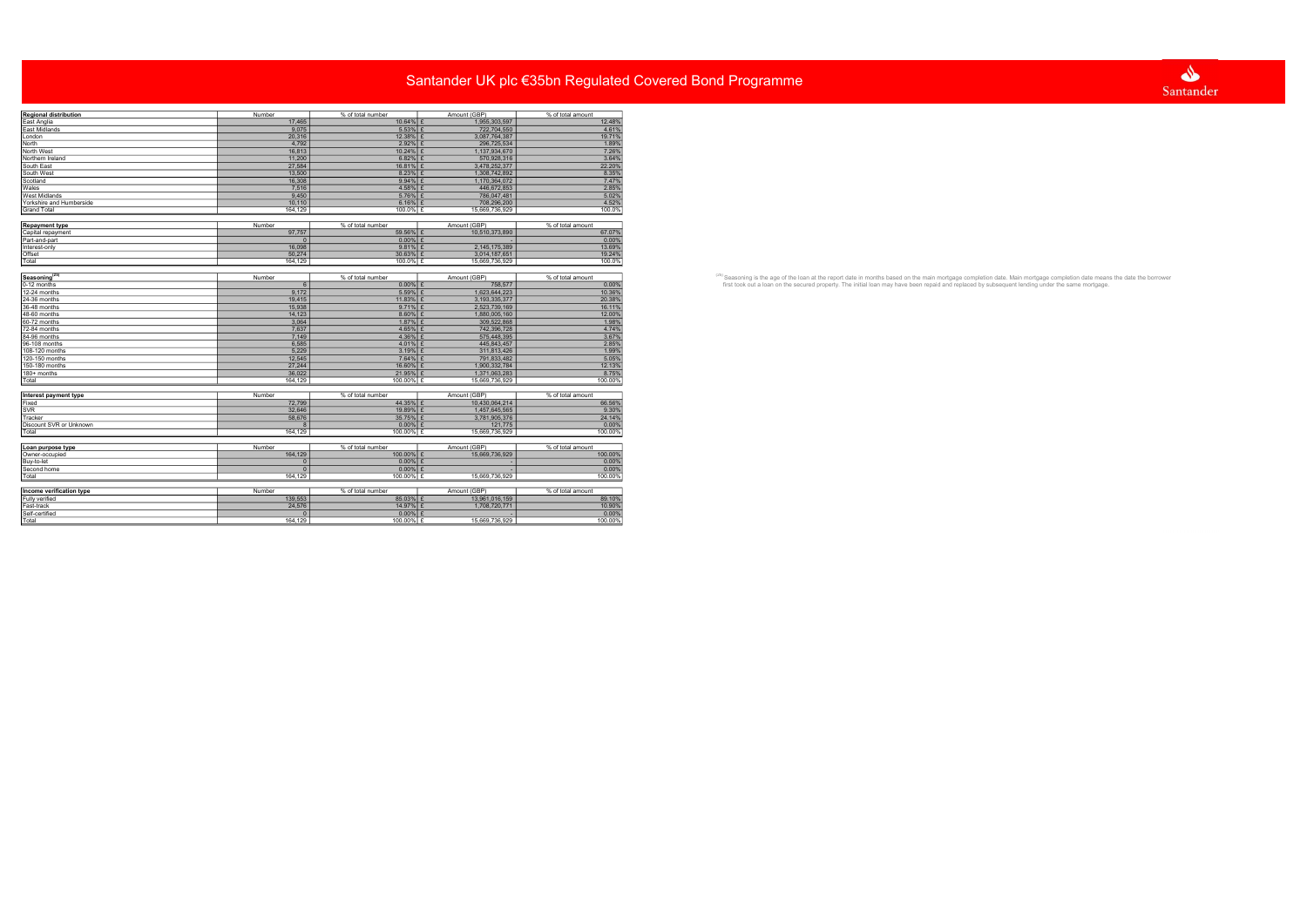| Remaining term of loan                                                                                  | Number   | % of total number | Amount (GBP)   | % of total amount |                                                                                                       |
|---------------------------------------------------------------------------------------------------------|----------|-------------------|----------------|-------------------|-------------------------------------------------------------------------------------------------------|
| 0-30 months                                                                                             | 16,408   | $10.00\%$         | 466,995,437    | 2.98%             |                                                                                                       |
| 30-60 months                                                                                            | 18,119   | 11.04%            | 741,041,314    | 4.73%             |                                                                                                       |
| 60-120 months                                                                                           | 42,458   | 25.87% £          | 2,581,753,648  | 16.48%            |                                                                                                       |
| 120-180 months                                                                                          | 29,603   | 18.04%            | 2,675,463,022  | 17.07%            |                                                                                                       |
| 180-240 months                                                                                          | 20,775   | 12.66%            | 2,590,819,657  | 16.53%            |                                                                                                       |
| 240-300 months                                                                                          | 17,212   | $10.49\%$   1     | 2,758,522,726  | 17.60%            |                                                                                                       |
| 300-360 months                                                                                          | 10,773   | $6.56\%$          | 2,026,088,559  | 12.93%            |                                                                                                       |
| 360+ months                                                                                             | 8,781    | $5.35\%$          | 1,829,052,566  | 11.67%            |                                                                                                       |
|                                                                                                         | 164, 129 | 100.00%           | 15,669,736,929 | 100.00%           |                                                                                                       |
| Employment status <sup>(26)</sup>                                                                       | Number   | % of total number | Amount (GBP)   | % of total amount | <sup>(26)</sup> Employment status is as at completion date.                                           |
| Employed                                                                                                | 125,436  | 76.43%            | 11,998,616,697 | 76.57%            | <sup>(27)</sup> This category includes historical accounts where data was not retained on the system. |
| Self-employed                                                                                           | 25,940   | 15.80%            | 3,129,996,739  | 19.97%            |                                                                                                       |
| Unemployed                                                                                              | 670      | $0.41\%$ }        | 27,491,678     | 0.18%             |                                                                                                       |
| Retired                                                                                                 | 2,744    | $1.67\%$ £        | 114,818,275    | 0.73%             |                                                                                                       |
|                                                                                                         |          | $0.00\%$          |                | 0.00%             |                                                                                                       |
| $\frac{\text{Guarantor}}{\text{Other}^{\text{(Z7)}}}\n \frac{\text{Other}^{\text{(Z7)}}}{\text{Total}}$ | 9,339    | $5.69\%$          | 398,813,540    | 2.55%             |                                                                                                       |
|                                                                                                         | 164,129  | 100.00%           | 15,669,736,929 | 100.00%           |                                                                                                       |

### Covered Bonds Outstanding, Associated Derivatives (please disclose for all bonds outstanding)

| Series                                                        | Series 18             | Series 19           | Series 21           | Series 23                     | Series 28           | Series 29           | Series 30           | Series 31           | Series 32           | Series 37                    | Series 41            |
|---------------------------------------------------------------|-----------------------|---------------------|---------------------|-------------------------------|---------------------|---------------------|---------------------|---------------------|---------------------|------------------------------|----------------------|
| Issue date                                                    | 18-Nov-10             | 18-Nov-10           | $14 - Jan - 11$     | 28-Feb-11                     | $05$ -Dec-11        | 09-Dec-11           | $05 - Jan - 12$     | $04 - Jan - 12$     | 15-Feb-12           | 16-Feb-12                    | 21-Mar-12            |
| Original rating (Moody's/S&P/Fitch/DBRS)                      | Aaa / AAA / AAA /     | Aaa / AAA / AAA / - | Aaa / AAA / AAA / - | Aaa / AAA / AAA / -           | Aaa / AAA / AAA / - | Aaa / AAA / AAA /   | Aaa / AAA / AAA / - | Aaa / AAA / AAA / - | Aaa / AAA / AAA / - | Aaa / AAA / AAA /            | Aaa / AAA / AAA /    |
| Current rating (Moody's/S&P/Fitch/DBRS)                       | Aaa / AAA / AAA / -   | Aaa / AAA / AAA / - | Aaa / AAA / AAA / - | Aaa / AAA / AAA / -           | Aaa / AAA / AAA / - | Aaa / AAA / AAA / - | Aaa / AAA / AAA / - | Aaa / AAA / AAA / - | Aaa / AAA / AAA / - | Aaa / AAA / AAA / -          | Aaa / AAA / AAA /    |
| Denomination                                                  | <b>EUR</b>            | <b>EUR</b>          | <b>EUR</b>          | <b>GBP</b>                    | <b>EUR</b>          | <b>EUR</b>          | <b>EUR</b>          | <b>EUR</b>          | <b>EUR</b>          | <b>GBP</b>                   | <b>EUR</b>           |
| Amount at issuance                                            | 100.000.000           | 125,000,000         | 100.000.000         | 1.000.000.000                 | 53,000,000          | 100.000.000         | 30,000,000          | 30,000,000          | 88.000.000          | 750,000,000                  | 47,000,000           |
| Amount outstanding                                            | 100,000,000           | 125,000,000         | 100,000,000         | 1,000,000,000                 | 53,000,000          | 100,000,000         | 30,000,000          | 30,000,000          | 88,000,000          | 750,000,000                  | 47.000.000           |
| FX swap rate (rate:£1)                                        | 1.160                 | 1.160               | 1.183               | na                            | 1.166               | 1.161               | 1.182               | 1.195               | 1.203               | na                           | 1.197                |
| Maturity type (hard/soft-bullet/pass-through                  | Hard                  | Hard                | Hard                | Soft                          | Hard                | Hard                | Hard                | Hard                | Hard                | Soft                         | Hard                 |
| Scheduled final maturity date                                 | 18-Nov-25             | 18-Nov-30           | 15-Jan-24           | 02-Mar-26                     | 21-Dec-26           | 09-Dec-26           | 05-Jan-27           | 04-Jan-27           | 06-Feb-32           | 16-Feb-29                    | 12-Mar-27            |
| Legal final maturity date                                     | 18-Nov-25             | 18-Nov-30           | 15-Jan-24           | 02-Mar-27                     | 21-Dec-26           | 09-Dec-26           | 05-Jan-27           | 04-Jan-27           | 06-Feb-32           | 16-Feb-30                    | 12-Mar-27            |
| ISIN                                                          | na                    | na                  | na                  | XS0596191360                  | na                  | na                  | na                  | na                  | na                  | XS0746621704                 | na                   |
|                                                               | na                    | na                  |                     | London                        | na                  | na                  | na                  |                     | na                  | London                       | na                   |
| Stock exchange listing                                        | Annual                | Annual              | na<br>Annual        | Annual                        | Annual              | Annual              | Annual              | na<br>Annual        | Annual              | Annual                       | Annual               |
| Coupon payment frequency                                      |                       |                     |                     |                               |                     |                     |                     |                     |                     |                              |                      |
| Coupon payment date                                           | Annually - 18 Nov     | Annually - 18 Nov   | Annually - 15 Jan   | Annually - 2 Mar              | Annually - 21 Dec   | Annually - 09 Dec   | Annually - 05 Jan   | Annually - 04 Jar   | Annually - 06 Feb   | Annually - 16 Feb            | Annually - 12 Ma     |
| Coupon (rate if fixed, margin and reference rate if floating) | 4.125%                | 4.250%              | 4.625%              | 5.750%                        | 4.530%              | 4.600%              | 4.340%              | 4.340%              | 4.370%              | 5.250%                       | 4.000%               |
| Margin payable under extended maturity period (%)             | na                    | na                  | na                  | SONIA +1.58% +Rate Adjustment | na                  | na                  | na                  | na                  | na                  | SONIA +2.45% +Rate Adjustmen | na                   |
| Swap counterparty/ies                                         | Santander UK          | Santander UK        | Santander UK        | Santander UK                  | Santander Ul        | Santander UK        | Santander UK        | Santander UK        | Santander UK        | Santander UK                 | Santander Ur         |
| Swap notional denomination                                    | <b>GBP</b>            | <b>GBP</b>          | <b>GBP</b>          | <b>GBP</b>                    | <b>GBP</b>          | <b>GBP</b>          | <b>GBP</b>          | <b>GBP</b>          | <b>GBP</b>          | <b>GBP</b>                   | <b>GBP</b>           |
| Swap notional amount                                          | 86.220.000            | 107.775.000         | 84,500,000          | 1.000.000.000                 | 45.436.900          | 86,100,000          | 25,380,000          | 25.095.000          | 73.172.000          | 750,000,000                  | 39.254.400           |
| Swap notional maturity                                        | 18-Nov-25             | 18-Nov-30           | 15-Jan-24           | 02-Mar-27                     | 21-Dec-26           | 09-Dec-26           | 05-Jan-27           | 04-Jan-27           | 06-Feb-32           | 16-Feb-30                    | 12-Mar-27            |
| LLP receive rate/margin                                       | 4.125%                | 4.250%              | 4.625%              | 5.750%                        | 4.530%              | 4.600%              | 4.340%              | 4.340%              | 4.370%              | 5.250%                       | 4.000%               |
| LLP pay rate/margin                                           | SONIA + 1.67809       | SONIA + 1.72809     | SONIA + 1.8555%     | SONIA + 1.8855%               | SONIA + 2.0680%     | SONIA + 1.96809     | SONIA + 1.9480%     | SONIA + 1.9805%     | SONIA + 2.1680%     | SONIA + 2.6247%              | SONIA + 1.9130%      |
| Collateral posting amount(s) (EUR)                            |                       |                     |                     |                               |                     |                     |                     |                     |                     |                              |                      |
|                                                               |                       |                     |                     |                               |                     |                     |                     |                     |                     |                              |                      |
| Series                                                        | Series 42             | Series 44           | Series 45           | Series 46                     | Series 47           | Series 48           | Series 49           | Series 50           | Series 51           | Series 53                    | Series 54            |
| Issue date                                                    | 23-Mar-12             | 12-Apr-12           | 13-Apr-12           | 16-Apr-12                     | 18-Apr-12           | 15-May-12           | 08-Jun-12           | 08-Jun-12           | 20-Jun-12           | 19-Jul-13                    | 21-Aug-13            |
| Original rating (Moody's/S&P/Fitch/DBRS)                      | Aaa / AAA / AAA /     | Aaa / AAA / AAA /   | Aaa / AAA / AAA /   | Aaa / AAA / AAA /             | Aaa / AAA / AAA /   | Aaa / AAA / AAA /   | Aaa / AAA / AAA / - | Aaa / AAA / AAA / - | Aaa / AAA / AAA /   | Aaa / AAA / AAA /            | Aaa / AAA / AAA      |
| Current rating (Moody's/S&P/Fitch/DBRS)                       | Aaa / AAA / AAA /     | Aaa / AAA / AAA / - | Aaa / AAA / AAA / - | Aaa / AAA / AAA / -           | Aaa / AAA / AAA / - | Aaa / AAA / AAA / - | Aaa / AAA / AAA / - | Aaa / AAA / AAA / - | Aaa / AAA / AAA / - | Aaa / AAA / AAA / -          | Aaa / AAA / AAA /    |
| Denomination                                                  | <b>GBP</b>            | <b>EUR</b>          | <b>EUR</b>          | <b>EUR</b>                    | <b>EUR</b>          | <b>EUR</b>          | <b>EUR</b>          | <b>EUR</b>          | <b>EUR</b>          | <b>EUR</b>                   | <b>EUR</b>           |
| Amount at issuance                                            | 75,000,000            | 127,000,000         | 75,000,000          | 108,000,000                   | 50.000.000          | 45.000.000          | 35,000,000          | 40.000.000          | 76,000,000          | 100,000,000                  | 50.000.000           |
| Amount outstanding                                            | 75,000,000            | 127,000,000         | 75,000,000          | 108,000,000                   | 50,000,000          | 45.000.000          | 35.000.000          | 40.000.000          | 76,000,000          | 100,000,000                  | 50.000.000           |
| FX swap rate (rate:£1)                                        | na                    | 1.205               | 1.201               | 1.201                         | 1.200               | 1.245               | 1.247               | 1.247               | 1.236               | 1.158                        | 1.160                |
| Maturity type (hard/soft-bullet/pass-through)                 | Soft                  | Hard                | Hard                | Hard                          | Hard                | Hard                | Hard                | Hard                | Hard                | Hard                         | Soft                 |
| Scheduled final maturity date                                 | 23-Mar-27             | 12-Apr-22           | 13-Apr-23           | 16-Apr-30                     | 18-Apr-28           | 15-May-27           | 08-Jun-28           | 08-Jun-29           | 20-Jun-24           | 18-Jul-25                    | 21-Aug-25            |
| Legal final maturity date                                     | 23-Mar-28             | 12-Apr-22           | 13-Apr-23           | 16-Apr-30                     | 18-Apr-28           | 15-May-27           | 08-Jun-28           | 08-Jun-29           | 20-Jun-24           | 18-Jul-25                    | 21-Aug-26            |
|                                                               | XS0761325009          | na                  | na                  | na                            | na                  | na                  | na                  | na                  | na                  | na                           | XS0962577168         |
| Stock exchange listing                                        | London                | na                  | na                  | na                            | na                  | na                  | na                  | na                  | na                  | London                       | London               |
| Coupon payment frequency                                      | Quarterly             | Annual              | Annual              | Annual                        | Annual              | Annual              | Annual              | Annual              | Annual              | Annual                       | Annual               |
| Coupon payment date                                           | 23 Mar, Jun, Sep, Dec | Annually - 12 Apr   | Annually - 13 Apr   | Annually - 16 Apr             | Annually - 18 Apr   | Annually - 15 May   | Annually - 8 Jun    | Annually - 8 Jun    | Annually - 20 Jun   | Annually - 18 July           | Annually - 21 August |
| Coupon (rate if fixed, margin and reference rate if floating) | SONIA + 2.0465%       | 3.290%              | 3.420%              | 3.750%                        | 3.750%              | 3.500%              | 3.340%              | 3.363%              | 2.950%              | 2.333%                       | 2.500%               |
| Margin payable under extended maturity period (%)             | SONIA + 2.0965%       | na                  | na                  | na                            | na                  | na                  | na                  | na                  | na                  | na                           | na                   |
| Swap counterparty/ies                                         | na                    | Santander UK        | Santander UK        | Santander UK                  | Santander UK        | Santander UK        | Santander UK        | Santander UK        | Santander UK        | Santander UK                 | Santander UK         |
|                                                               |                       |                     |                     | <b>GBP</b>                    | <b>GBP</b>          | <b>GBP</b>          | <b>GBP</b>          | GBP                 | <b>GBP</b>          | <b>GBP</b>                   | <b>GBP</b>           |
|                                                               | na                    | <b>GBP</b>          | GBP                 |                               |                     |                     |                     |                     |                     |                              |                      |
| Swap notional denomination                                    |                       |                     |                     |                               |                     |                     |                     |                     |                     |                              |                      |
| Swap notional amount                                          | na                    | 105,397,300         | 62,437,500          | 89,910,000                    | 41,670,000          | 36,148,500          | 28,070,000          | 32,080,000          | 61,476,400          | 86,350,000                   | 43.085.000           |
| Swap notional maturity                                        | na                    | 12-Apr-22           | 13-Apr-23           | 16-Apr-30                     | 18-Apr-28           | 15-May-27           | 08-Jun-28           | 08-Jun-29           | 20-Jun-24           | 18-Jul-25                    | 21-Aug-25            |
| LLP receive rate/margin                                       | na                    | 3.290%              | 3.420%              | 3.750%                        | 3.750%              | 3.500%              | 3.340%              | 3.363%              | 2.950%              | 2.333%                       | 2.500%               |
| LLP pay rate/margin<br>Collateral posting amount(s) (EUR)     | na<br>na              | SONIA + 1.6080%     | SONIA + 1.6180%     | SONIA + 1.5480%               | SONIA + 1.5180%     | SONIA + 1.6480%     | SONIA + 1.7180%     | SONIA + 1.7180%     | SONIA + 1.6580%     | SONIA + 0.6080%              | SONIA + 0.62809      |



### https://www.fca.org.uk/firms/mortgages-coronavirus-guidance-firms

| <b>Series</b> 32    | <b>Series</b> 37              | Series 41            |  |
|---------------------|-------------------------------|----------------------|--|
| 15-Feb-12           | 16-Feb-12                     | 21-Mar-12            |  |
| Aaa / AAA / AAA / - | Aaa / AAA / AAA / -           | Aaa / AAA / AAA / -  |  |
| Aaa / AAA / AAA / - | Aaa / AAA / AAA / -           | Aaa / AAA / AAA / -  |  |
| <b>EUR</b>          | <b>GBP</b>                    | <b>EUR</b>           |  |
| 88.000.000          | 750,000,000                   | 47.000.000           |  |
| 88.000.000          | 750.000.000                   | 47.000.000           |  |
| 1.203               | na                            | 1.197                |  |
| Hard                | Soft                          | Hard                 |  |
| 06-Feb-32           | 16-Feb-29                     | 12-Mar-27            |  |
| 06-Feb-32           | 16-Feb-30                     | 12-Mar-27            |  |
| na                  | XS0746621704                  | na                   |  |
| na                  | London                        | na                   |  |
| Annual              | Annual                        | Annual               |  |
| Annually - 06 Feb   | Annually - 16 Feb             | Annually - 12 Mar    |  |
| 4.370%              | 5.250%                        | 4.000%               |  |
| na                  | SONIA +2.45% +Rate Adjustment | na                   |  |
| Santander UK        | Santander UK                  | Santander UK         |  |
| <b>GBP</b>          | <b>GBP</b>                    | <b>GBP</b>           |  |
| 73,172,000          | 750,000,000                   | 39,254,400           |  |
| 06-Feb-32           | 16-Feb-30                     | 12-Mar-27            |  |
| 4.370%              | 5.250%                        | 4.000%               |  |
| SONIA + 2.1680%     | SONIA + 2.6247%               | SONIA + 1.9130%      |  |
|                     |                               |                      |  |
|                     |                               |                      |  |
| Series 51           | Series 53                     | Series 54            |  |
| 20-Jun-12           | 19-Jul-13                     | 21-Aug-13            |  |
| Aaa / AAA / AAA / - | Aaa / AAA / AAA / -           | Aaa / AAA / AAA / -  |  |
| Aaa / AAA / AAA / - | Aaa / AAA / AAA / -           | Aaa / AAA / AAA / -  |  |
| <b>EUR</b>          | <b>EUR</b>                    | <b>EUR</b>           |  |
| 76,000,000          | 100,000,000                   | 50,000,000           |  |
|                     |                               |                      |  |
| 76,000,000          | 100,000,000                   | 50,000,000           |  |
| 1.236               | 1.158                         | 1.160                |  |
| Hard                | Hard                          | Soft                 |  |
|                     |                               |                      |  |
| 20-Jun-24           | 18-Jul-25                     | 21-Aug-25            |  |
| 20-Jun-24           | 18-Jul-25                     | 21-Aug-26            |  |
| na                  | na                            | XS0962577168         |  |
| na                  | London                        | London               |  |
| Annual              | Annual                        | Annual               |  |
| Annually - 20 Jun   | Annually - 18 July            | Annually - 21 August |  |
| 2.950%              | 2.333%                        | 2.500%               |  |
| na                  | na                            | na                   |  |
| Santander UK        | Santander UK                  | Santander UK         |  |
| <b>GBP</b>          | <b>GBP</b>                    | <b>GBP</b>           |  |
| 61,476,400          | 86,350,000                    | 43,085,000           |  |
| 20-Jun-24           | 18-Jul-25                     | 21-Aug-25            |  |
| 2.950%              | 2.333%                        | 2.500%               |  |
| SONIA + 1.6580%     | SONIA + 0.6080%               | SONIA + 0.6280%      |  |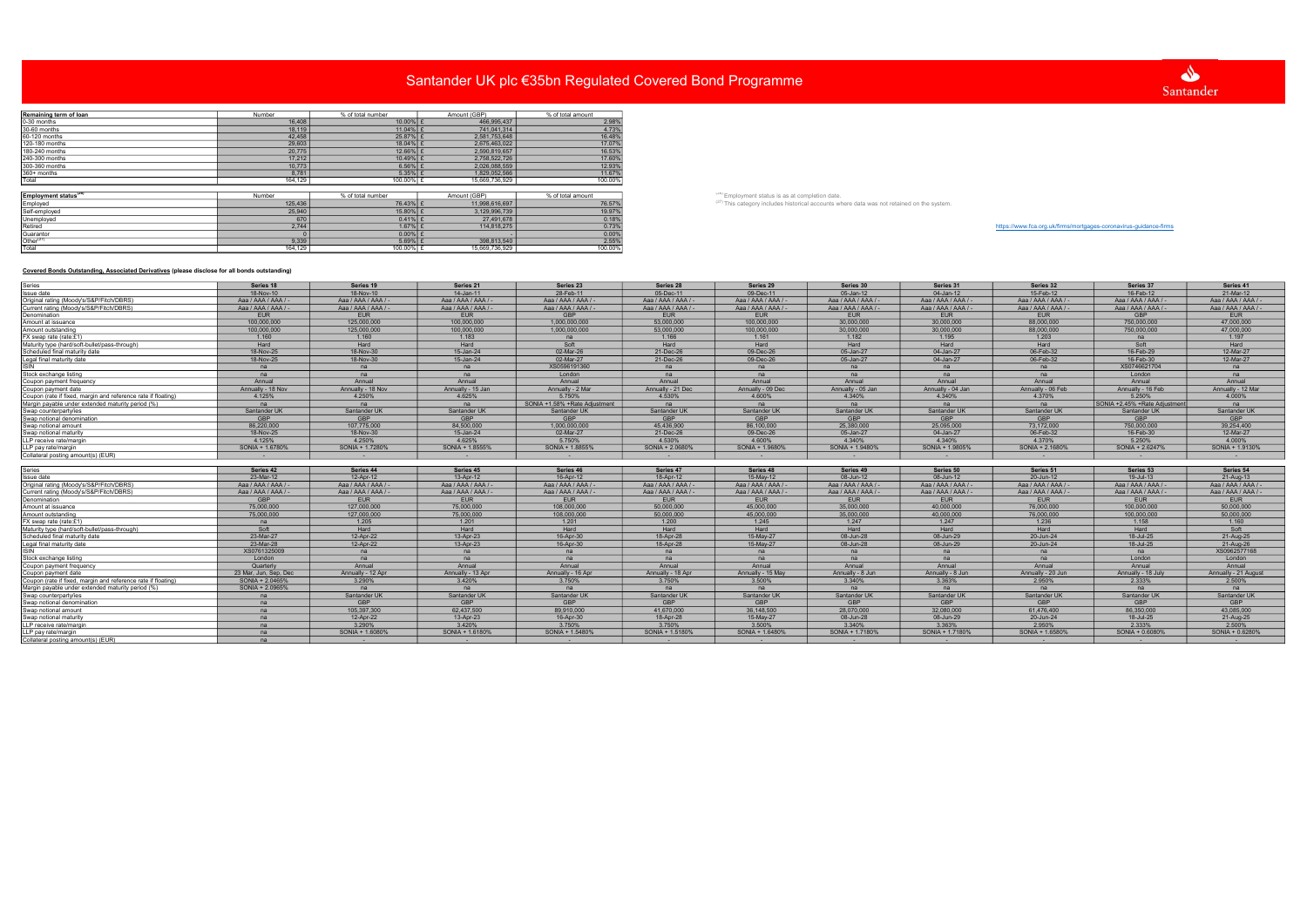| Series                                                        | Series 55            | Series 60               | Series <sub>61</sub>   | Series 66             | Series 66 Tap 1       | Series 67             | Series <sub>69</sub>    | Series 71             | Series 72           | Series 73             | Series 74          |
|---------------------------------------------------------------|----------------------|-------------------------|------------------------|-----------------------|-----------------------|-----------------------|-------------------------|-----------------------|---------------------|-----------------------|--------------------|
| Issue date                                                    | 27-Aug-13            | 18-Sep-14               | 21-Apr-15              | 16-Nov-17             | 16-Jan-18             | 10-Jan-18             | 20-Sep-18               | 12-Feb-19             | 14-May-19           | 12-Nov-19             | 15-Jan-20          |
| Original rating (Moody's/S&P/Fitch/DBRS)                      | Aaa / AAA / AAA / -  | Aaa / AAA / AAA / -     | Aaa / AAA / AAA / ·    | Aaa / AAA / AAA / -   | Aaa / AAA / AAA / -   | Aaa / AAA / AAA / -   | Aaa / AAA / AAA / -     | Aaa / AAA / AAA / -   | Aaa / AAA / AAA / - | Aaa / AAA / AAA / -   | Aaa / AAA / AAA /  |
| Current rating (Moody's/S&P/Fitch/DBRS)                       | Aaa / AAA / AAA / -  | Aaa / AAA / AAA / -     | Aaa / AAA / AAA / -    | Aaa / AAA / AAA / -   | Aaa / AAA / AAA / -   | Aaa / AAA / AAA / -   | Aaa / AAA / AAA / -     | Aaa / AAA / AAA / -   | Aaa / AAA / AAA / - | Aaa / AAA / AAA / -   | Aaa / AAA / AAA /  |
| Denomination                                                  | <b>EUR</b>           | <b>EUR</b>              | <b>EUR</b>             | GRP                   | <b>GRP</b>            |                       | <b>FIIR</b>             | GF                    | <b>EUR</b>          | GRP                   | FUR.               |
| Amount at issuance                                            | 50,000,000           | 500,000,000             | 1,000,000,000          | 500,000,000           | 500,000,000           | 1,000,000,000         | 1,000,000,000           | 1,000,000,000         | 1,000,000,000       | 1,000,000,000         | 1,250,000,000      |
| Amount outstanding                                            | 50,000,000           | 500,000,000             | 1,000,000,000          | 500,000,000           | 500,000,000           | 1,000,000,000         | 1,000,000,000           | 1,000,000,000         | 1,000,000,000       | 1,000,000,000         | 1,250,000,000      |
| X swap rate (rate:£1)                                         | 1.168                | 1.257                   | 1.386                  |                       |                       | 1.124                 | 1.122                   |                       | 1.167               |                       | 1.179              |
| Maturity type (hard/soft-bullet/pass-through)                 | Soft                 | Soft                    | Soft                   | Soft                  | Soft                  | Soft                  | Soft                    | Soft                  | Soft                | Soft                  | Soft               |
| Scheduled final maturity date                                 | 27-Aug-25            | 18-Sep-24               | 21-Apr-22              | 16-Nov-22             | 16-Nov-22             | 10-Jan-25             | 20-Sep-23               | 12-Feb-24             | 12-May-24           | 12-Nov-24             | 12-Jan-27          |
| Legal final maturity date                                     | 27-Aug-26            | 18-Sep-25               | 21-Apr-23              | 16-Nov-23             | 16-Nov-23             | 10-Jan-26             | 20-Sep-24               | 12-Feb-25             | 12-May-25           | 12-Nov-25             | 12-Jan-28          |
|                                                               | XS0963398796         | XS1111559685            | XS1220923996           | XS1719070390          | XS1719070390          | XS1748479919          | XS1880870602            | XS1949730557          | XS1995645287        | XS2078925307          | XS2102283814       |
| Stock exchange listing                                        | London               | London                  | London                 | London                | London                | London                | London                  | London                | London              | London                | London             |
| Coupon payment frequency                                      | Annual               | Annual                  | Annual                 | Quarterly             | Quarterly             | Annual                | Annual                  | Quarterly             | Annual              | Quarterly             | Annual             |
| Coupon payment date                                           | Annually - 27 August | Annually - 18 September | Annually - 21 April    | 16 Feb, May, Aug, Nov | 16 Feb, May, Aug, Nov | Annually - 18 January | Annually - 20 September | 12 Feb, May, Aug, Nov | Annually - 12 May   | 12 Feb, May, Aug, Nov | Annually - 12 Jan  |
| Coupon (rate if fixed, margin and reference rate if floating) | 1.5200%              | 1.250%                  | 0.250%                 | SONIA +0.2735%        | SONIA +0.2735%        | 0.500%                | 0.375%                  | SONIA +0.73%          | 0.100%              | SONIA +0.60%          | 0.050%             |
| (Margin payable under extended maturity period (%)            |                      | 1M EURIBOR + 0.14%      | 1M EURIBOR + 0.01%     | SONIA +0.2735%        | SONIA +0.2735%        | 1M EURIBOR - 0.2%     | 1M EURIBOR + 0.1%       | SONIA +0.73%          | 1M EURIBOR + 0.1%   | SONIA +0.60%          | 1M EURIBOR + 0.17% |
| Swap counterparty/ies                                         | Santander UK         | <b>NAB</b>              | <b>Natixis</b>         |                       | na                    | Santander UK          | Santander UK            | na                    | Santander UK        | na                    | Santander UK       |
| Swap notional denomination                                    | <b>GBP</b>           | <b>GBP</b>              | GBP                    | na                    | na                    | GRP                   | GRP                     | na                    | GBP                 | na                    | <b>GBP</b>         |
| Swap notional amount                                          | 42,795,000           | 397,772,474             | 721,600,000            | na                    | na                    | 889,800,000           | 891,500,000             | na                    | 856,700,000         | na                    | 1,060,500,000      |
| Swap notional maturity                                        | 27-Aug-25            | 18-Sep-24               | 21-Apr-22              | na                    | na                    | 10-Jan-25             | 20-Sep-23               | na                    | 12-May-24           | na                    | 12-May-27          |
| LLP receive rate/margin                                       | 1.5200%              | 1.250%                  | 0.250%                 | na                    | na                    | 0.500%                | 0.375%                  | na                    | 0.100%              | na                    | 0.050%             |
| LLP pay rate/margin                                           | SONIA + 0.6080%      | 3M GBP Libor + 0.545%   | 3M GBP Libor + 0.5215% | na                    | na                    | SONIA + 0.6020%       | SONIA + 0.6430%         | na                    | SONIA + 0.612%      | na                    | SONIA + 0.669%     |
| Collateral posting amount(s) (EUR)                            |                      |                         | 144,947,000            | na                    | n <sub>2</sub>        |                       |                         | na                    |                     | na                    |                    |

| <b>Series</b>                                                 | Series 75                   | Series 76           |
|---------------------------------------------------------------|-----------------------------|---------------------|
| Issue date                                                    | 12-Feb-20                   | 12-Feb-20           |
| Original rating (Moody's/S&P/Fitch/DBRS)                      | Aaa / AAA / AAA / -         | Aaa / AAA / AAA / - |
| Current rating (Moody's/S&P/Fitch/DBRS)                       | Aaa / AAA / AAA / -         | Aaa / AAA / AAA / - |
| Denomination                                                  | <b>GBP</b>                  | <b>USD</b>          |
| Amount at issuance                                            | 1,000,000,000               | 1.250.000.000       |
| Amount outstanding                                            | 1.000.000.000               | 1.250.000.000       |
| FX swap rate (rate:£1)                                        | 1.000                       | 1.303               |
| Maturity type (hard/soft-bullet/pass-through)                 | Soft                        | Soft                |
| Scheduled final maturity date                                 | 12-Feb-27                   | 12-Feb-23           |
| Legal final maturity date                                     | 12-Feb-28                   | 12-Feb-24           |
| <b>ISIN</b>                                                   | XS2115145406144A: XS2115122 | Reg S: XS2116105144 |
| Stock exchange listing                                        | London                      | London              |
| Coupon payment frequency                                      | Quarterly                   | Semi Annual         |
| Coupon payment date                                           | 12 Feb, May, Aug, Nov       | 12 Feb, Aug         |
| Coupon (rate if fixed, margin and reference rate if floating) | SONIA +0.55%                | 1.625%              |
| Margin payable under extended maturity period (%)             | SONIA +0.55%                | SOFR +0.46%         |
| Swap counterparty/ies                                         | na                          | Santander UK        |
| Swap notional denomination                                    | na                          | <b>GBP</b>          |
| Swap notional amount                                          | na                          | 959,471,907         |
| Swap notional maturity                                        | na                          | 12-Feb-23           |
| LLP receive rate/margin                                       | na                          | 1.625%              |
| LLP pay rate/margin                                           | na                          | SONIA + 0.468%      |
| Collateral posting amount(s) (EUR)                            | na                          |                     |

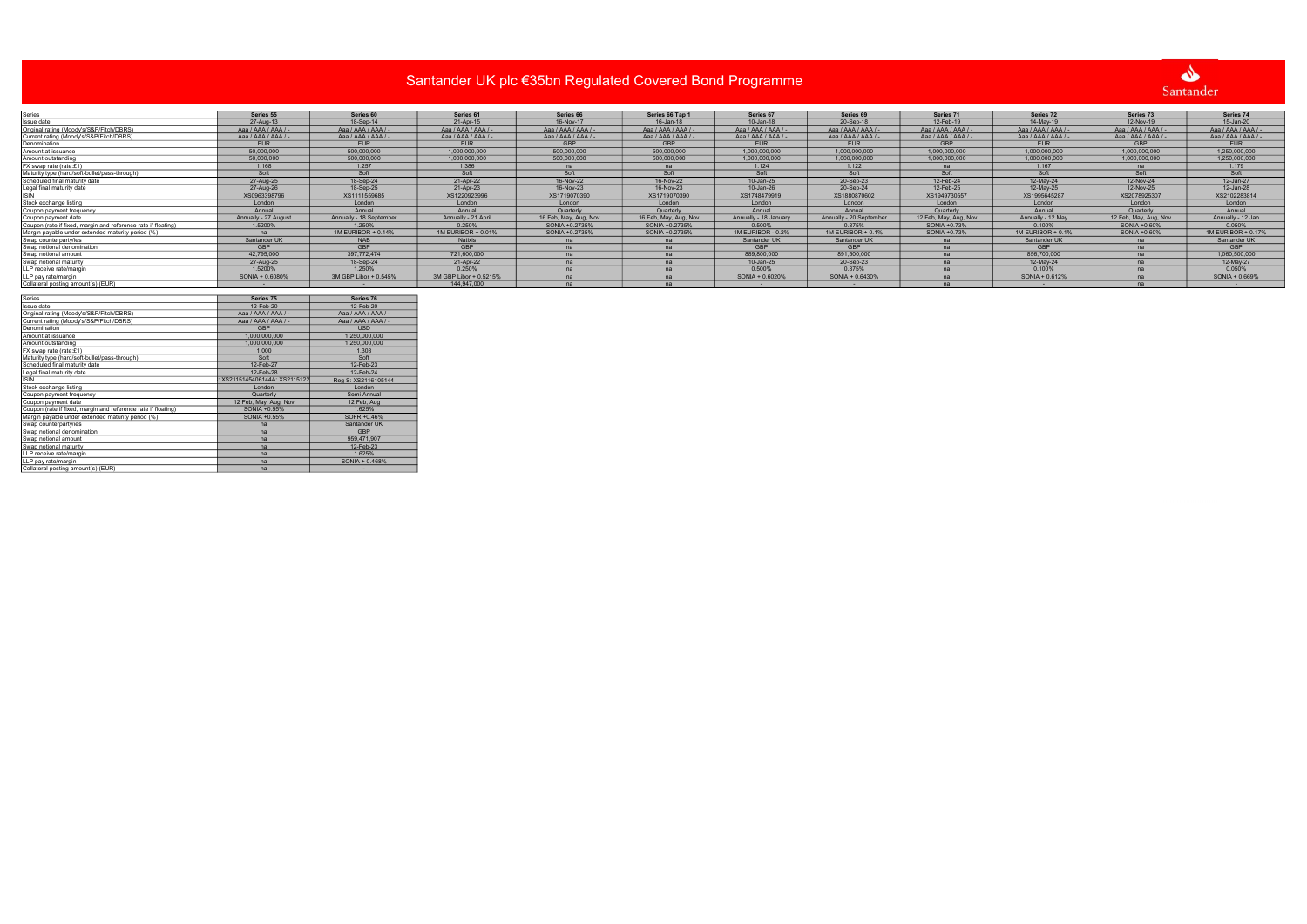### Programme triggers

| Event (please list all triggers)                                                                                                                  | Summary of Event                                                                                                                                                                                                                                                           | Trigger (S&P, Moody's, Fitch; short-<br>term. long-term)                                                                                                                                                                                                                                                                                                                                    | Trigger breached (yes/no) | Consequence of a trigger breach                                                                                                                                                                                                                                                                                                                                                                                                                                                                                                                                                                                                                                                                                                                                                                                                                                                         |
|---------------------------------------------------------------------------------------------------------------------------------------------------|----------------------------------------------------------------------------------------------------------------------------------------------------------------------------------------------------------------------------------------------------------------------------|---------------------------------------------------------------------------------------------------------------------------------------------------------------------------------------------------------------------------------------------------------------------------------------------------------------------------------------------------------------------------------------------|---------------------------|-----------------------------------------------------------------------------------------------------------------------------------------------------------------------------------------------------------------------------------------------------------------------------------------------------------------------------------------------------------------------------------------------------------------------------------------------------------------------------------------------------------------------------------------------------------------------------------------------------------------------------------------------------------------------------------------------------------------------------------------------------------------------------------------------------------------------------------------------------------------------------------------|
| Reserve Fund trigger                                                                                                                              | Loss of required rating by the Issuer                                                                                                                                                                                                                                      | IST:<br>$\left  -1 - 1 < A$                                                                                                                                                                                                                                                                                                                                                                 | Yes (S&P)                 | Requirement to establish and maintain a reserve fund and also to trap any Available Revenue Receipts (in accordance with the relevant<br>waterfall) as necessary to fund the Reserve Fund up to the Reserve Fund Required Amount                                                                                                                                                                                                                                                                                                                                                                                                                                                                                                                                                                                                                                                        |
| Account Bank rating trigger                                                                                                                       | Loss of required rating by the Account Bank                                                                                                                                                                                                                                | Ist:<br>$\leq$ A-1 / $\leq$ P-1 / $\leq$ F1<br>$-1 - 1 < A$                                                                                                                                                                                                                                                                                                                                 | <b>No</b>                 | Termination of the Bank Account Agreement, unless the Account Bank, within 30 London Business Days, closes the LLP Accounts with it and<br>opens replacement accounts with a financial institution having the required ratings or obtain a guarantee of its obligations under the Bank<br>Account Agreement from a financial institution having the required ratings (provided also that rating agency confirmations are obtained). Note<br>that the Cash Management Agreement still refers to an S&P trigger on the bank accounts of A-1+ if the amounts on deposit in the GIC<br>Account exceed 20% of the sterling equivalent of the Covered Bonds then outstanding, in which case the Cash Manager shall transfer the<br>excess to the stand-by accounts (however, the rating agency criteria do not require stand-by accounts any longer, which have therefore been<br>terminated) |
| Collections account rating trigger - direct debit transfer to another bank Loss of required rating by the Seller/Servicer re: collection accounts |                                                                                                                                                                                                                                                                            | IST:<br>$<$ A-2 / <p-2 <f2<br=""><math> &lt; -1 - 1</math> <bbb+< td=""><td><b>No</b></td><td>All further instructions by the Servicer to debit the accounts of Borrowers that are subject to direct debit bank mandates in favour of such<br/>collection accounts shall be made to another bank that has at least the required ratings or directly to the Account Bank.</td></bbb+<></p-2> | <b>No</b>                 | All further instructions by the Servicer to debit the accounts of Borrowers that are subject to direct debit bank mandates in favour of such<br>collection accounts shall be made to another bank that has at least the required ratings or directly to the Account Bank.                                                                                                                                                                                                                                                                                                                                                                                                                                                                                                                                                                                                               |
| Pre-Maturity Liquidity Test failure<br>Maturity Date of any Series of Hard Bullet Covered Bonds occurs within<br>12 months)                       | Pre-Maturity Test will be breached if the Issuer's ratings fall below the required ratings and if the Final Maturity<br>(applies to Hard Bullet Covered Bonds only and triggered only if the Final Date of any Series of Hard Bullet Covered Bonds occurs within 12 months | IST:<br>$<$ A-1 / $<$ P-1 / $<$ F1+<br>LT:<br>$-1 < A21 -$                                                                                                                                                                                                                                                                                                                                  | Yes (Fitch)               | A Member (Santander UK or the Liquidation Member) may make a cash capital contribution to the LLP or the LLP shall offer to sell Loans in<br>the Portfolio, such that the amount credited to the Pre-Maturity Liquidity Ledger is equal to the Required Redemption Amount for the relevant<br>Series of Hard Bullet Covered Bonds (after taking into account the Required Redemption Amount for all other Series of Hard Bullet Covered<br>Bonds which mature before or at the same time as that Series). No new Covered Bonds may be issued until the Pre-Maturity Test is no longer<br>failed or the amount credited to the Pre-Maturity Liquidity Ledger is equal to the Required Redemption Amounts of all relevant Series of Hard<br><b>Bullet Covered Bonds</b>                                                                                                                   |
| Supplemental Liquidity Event                                                                                                                      | Supplemental Liquidity Event occurs if the Issuer's ratings fall below the required ratings and if the Final Maturity ST:<br>Date of any Series of Hard Bullet Covered Bonds occurs within 12 months                                                                       | $<$ A-1 / <p-1 <f1+<br="">LT:<br/><math>-1 &lt; A21 -</math></p-1>                                                                                                                                                                                                                                                                                                                          | Yes (Fitch)               | The LLP is permitted (but not required) to sell Loans with the aim to fund or replenish the Supplemental Liquidity Reserve Ledger, up to the<br>Supplemental Liquidity Reserve Amount.                                                                                                                                                                                                                                                                                                                                                                                                                                                                                                                                                                                                                                                                                                  |
| Segregation of Customer Files and Title Deeds                                                                                                     | Loss of required rating by the Servicer                                                                                                                                                                                                                                    | $A - 1 + 8 < P - 18 < F1$                                                                                                                                                                                                                                                                                                                                                                   | N <sub>o</sub>            | The Servicer shall use reasonable endeavours to ensure that the Customer Files and Title Deeds (unless they relate to dematerialised loans)<br>are located separately from the customer files and title deeds of other properties and mortgages which do not form part of the Portfolio.                                                                                                                                                                                                                                                                                                                                                                                                                                                                                                                                                                                                |
| Modification to the sizing of the Flexible Plus Loans factor in the Asset<br>Coverage Test                                                        | Loss of required rating by the Issuer                                                                                                                                                                                                                                      | IST:<br>$\left  F1<BBB+ / <A2 / <A$                                                                                                                                                                                                                                                                                                                                                         | <b>No</b>                 | Factor "V" in the Asset Coverage Test calculation is sized as 100% of the sum of the aggregate cleared credit balances in respect of Flexible<br>Plus Loans in the Portfolio as at the relevant Calculation Date.                                                                                                                                                                                                                                                                                                                                                                                                                                                                                                                                                                                                                                                                       |
| Modification to the sizing of the depositor set-off risk percentage in the<br><b>Asset Coverage Test</b>                                          | Loss of required rating by the Issuer                                                                                                                                                                                                                                      | IST:<br>$\left  F1<BBB+ / <A2 / <A$                                                                                                                                                                                                                                                                                                                                                         | <b>No</b>                 | Factor "W" for the sizing of the depositor set-off risk in the Asset Coverage Test is increased from 0 to 4% or such other percentage as<br>determined from time to time. This percentage is subject to a review on each Calculation Date once the Issuer is below these required ratings.                                                                                                                                                                                                                                                                                                                                                                                                                                                                                                                                                                                              |

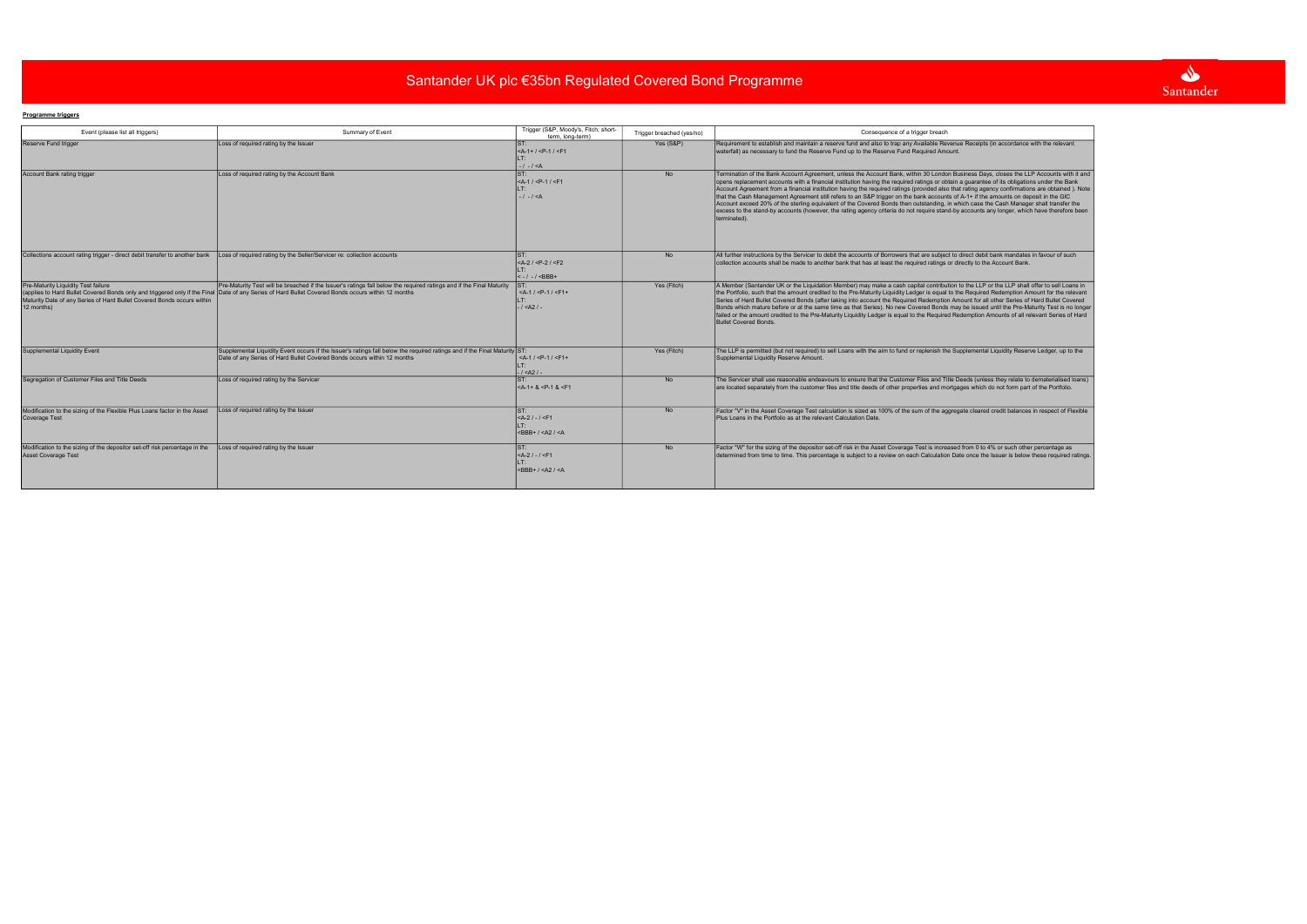### Programme triggers

| Event (please list all triggers)                                                                                        | Summary of Event                                                           | Trigger (S&P, Moody's, Fitch; short-<br>term, long-term)                                                                                                                                                                                                                                                                                                                                                                                                                                                                                                                                                                                                                                                                                                                                                                                                                                                                                                                                                            | Trigger breached (yes/no) | Consequence of a trigger breach                                                                                                                                                                                                                                                                                                                                                                                                                                                                                                                                                                                                                                                                                                                                                                                                                                                                                                                                                                                                          |
|-------------------------------------------------------------------------------------------------------------------------|----------------------------------------------------------------------------|---------------------------------------------------------------------------------------------------------------------------------------------------------------------------------------------------------------------------------------------------------------------------------------------------------------------------------------------------------------------------------------------------------------------------------------------------------------------------------------------------------------------------------------------------------------------------------------------------------------------------------------------------------------------------------------------------------------------------------------------------------------------------------------------------------------------------------------------------------------------------------------------------------------------------------------------------------------------------------------------------------------------|---------------------------|------------------------------------------------------------------------------------------------------------------------------------------------------------------------------------------------------------------------------------------------------------------------------------------------------------------------------------------------------------------------------------------------------------------------------------------------------------------------------------------------------------------------------------------------------------------------------------------------------------------------------------------------------------------------------------------------------------------------------------------------------------------------------------------------------------------------------------------------------------------------------------------------------------------------------------------------------------------------------------------------------------------------------------------|
| Interest Rate Swap provider rating triggers                                                                             | Loss of required rating by the Interest Rate Swap Provider                 | IST:<br>$-1 - 1 < F1$<br>LT:<br>$<$ A / <a3 <a<="" td=""><td><b>No</b></td><td>Requirement to post collateral in accordance with the Credit Support Annex, and use reasonable efforts to (a) transfer to an appropriately<br/>rated replacement third party, (b) procure a guarantee from an appropriately rated third party, or (c) take such other action as would maintain<br/>or restore the ratings of the relevant Covered Bonds. The rating triggers shown on the left are the first level of triggers for S&amp;P and Fitch but<br/>this is the only trigger for Moody's.<br/>A Subsequent Rating Event exists for S&amp;P for loss of BBB+ (LT) and for Fitch for loss of F3 (ST) / BBB- (LT). Remedial actions include<br/>posting / continuing to post collateral and taking any of the actions outlined at (a) to (c) above. For the purposes of the S&amp;P rating criteria,<br/>"Replacement Option 1" currently applies.</td></a3>                                                                   | <b>No</b>                 | Requirement to post collateral in accordance with the Credit Support Annex, and use reasonable efforts to (a) transfer to an appropriately<br>rated replacement third party, (b) procure a guarantee from an appropriately rated third party, or (c) take such other action as would maintain<br>or restore the ratings of the relevant Covered Bonds. The rating triggers shown on the left are the first level of triggers for S&P and Fitch but<br>this is the only trigger for Moody's.<br>A Subsequent Rating Event exists for S&P for loss of BBB+ (LT) and for Fitch for loss of F3 (ST) / BBB- (LT). Remedial actions include<br>posting / continuing to post collateral and taking any of the actions outlined at (a) to (c) above. For the purposes of the S&P rating criteria,<br>"Replacement Option 1" currently applies.                                                                                                                                                                                                   |
| Covered Bond Swap provider rating triggers - San UK<br>(Relevant to Covered Bond Swaps excluding Series 67 & Series 69) | Loss of required rating by Santander UK as Covered Bond Swap Provider      | $-1 - 1 < F1$<br>$<$ A- / $<$ A3(cr) or $<$ A3 / $<$ A                                                                                                                                                                                                                                                                                                                                                                                                                                                                                                                                                                                                                                                                                                                                                                                                                                                                                                                                                              | <b>No</b>                 | Requirement to post collateral in accordance with the Credit Support Annex, and use reasonable efforts to (a) transfer to an appropriately<br>rated Replacement third party, (b) procure a guarantee from an appropriately rated third party, or (c) take such other action as would maintain<br>or restore the ratings of the relevant Covered Bonds. The rating triggers shown on the left are the Initial Rating Event triggers for S&P,<br>Moody's, and Fitch. For S&P, the provisions relating to S&P Adequate is applied.<br>A Subsequent Rating Event exists for S&P for loss of A- (LT). A Subsequent Rating Event exists for Moody's for loss of Baa1 (LT) or Baa1<br>(cr). A Subsequent Rating Event for Fitch exist for loss of F3 (ST) / BBB- (LT). Remedial actions include posting / continuing to post collateral<br>and taking any of the actions outlined at (a) to (c) above.                                                                                                                                          |
| Covered Bond Swap provider rating triggers - San UK<br>(Relevant to Covered Bond Swaps Series 67 & Series 69)           | Loss of required rating by Santander UK as Covered Bond Swap Provider      | $<$ A-1/-/ $<$ F1<br>$<$ A / <a3(cr) <a3="" <a<="" or="" td=""><td>No</td><td>Requirement to post collateral in accordance with the Credit Support Annex, and use reasonable efforts to (a) transfer to an appropriately<br/>rated Replacement third party, (b) procure a guarantee from an appropriately rated third party, or (c) take such other action as would maintain<br/>or restore the ratings of the relevant Covered Bonds. The rating triggers shown on the left are the Initial Rating Event triggers for S&amp;P,<br/>Moody's, and Fitch. For S&amp;P, the provisions relating to S&amp;P Option 1 is applied.<br/>A Subsequent Rating Event exists for S&amp;P for loss of BBB+ (LT). A Subsequent Rating Event exists for Moody's for loss of Baa1 (LT) or Baa1<br/>(cr). A Subsequent Rating Event for Fitch exist for loss of F3 (ST) / BBB- (LT). Remedial actions include posting / continuing to post collateral<br/>and taking any of the actions outlined at (a) to (c) above.</td></a3(cr)> | No                        | Requirement to post collateral in accordance with the Credit Support Annex, and use reasonable efforts to (a) transfer to an appropriately<br>rated Replacement third party, (b) procure a guarantee from an appropriately rated third party, or (c) take such other action as would maintain<br>or restore the ratings of the relevant Covered Bonds. The rating triggers shown on the left are the Initial Rating Event triggers for S&P,<br>Moody's, and Fitch. For S&P, the provisions relating to S&P Option 1 is applied.<br>A Subsequent Rating Event exists for S&P for loss of BBB+ (LT). A Subsequent Rating Event exists for Moody's for loss of Baa1 (LT) or Baa1<br>(cr). A Subsequent Rating Event for Fitch exist for loss of F3 (ST) / BBB- (LT). Remedial actions include posting / continuing to post collateral<br>and taking any of the actions outlined at (a) to (c) above.                                                                                                                                        |
| Covered Bond Swap provider rating triggers - National Australia Bank,<br>Series 60                                      | Loss of required rating by National Australia Bank in respect of Series 60 | ST:<br>$<$ A-1 / - / <f1<br><math>&lt;</math>A / <math>&lt;</math>A3 / <math>&lt;</math>A</f1<br>                                                                                                                                                                                                                                                                                                                                                                                                                                                                                                                                                                                                                                                                                                                                                                                                                                                                                                                   | No                        | Requirement to post collateral in accordance with the Credit Support Annex or (a) transfer to an appropriately rated replacement third party,<br>which needs to have a flip clause opinion for the purposes of the Fitch criteria if it is incorporated in a different jurisdiction, (b) procure an<br>appropriately rated co-obligor or guarantor, which also needs to have a flip clause opinion if incorporated in a different jurisdiction; or (c) take<br>such other action as would maintain or restore the ratings of the relevant Covered Bonds. The rating triggers shown on the left are the first<br>level of triggers for S&P, Moody's and Fitch.<br>A subsequent trigger exists for S&P for loss of A2 (ST) / BBB+ (LT), Moody's for loss of Baa1 (LT) and Fitch for loss of F3 (ST) / BBB- (LT) /<br>Remedial actions include posting / continuing to post collateral or taking any of the actions outlined at (a) to (c) above. For the purposes of the<br>S&P rating criteria, "Replacement Option 1" currently applies. |
| Covered Bond Swap provider rating triggers - Natixis,<br>Series <sub>61</sub>                                           | Loss of required rating by Natixis in respect of Series 61                 | $<$ A-1 / - / <f1<br><math>&lt;</math>A / <a3(cr) <a3="" <a<="" or="" td=""><td>Yes</td><td>Requirement to (a) post collateral in accordance with the Credit Support Annex or (b) transfer to an appropriately rated replacement third party,<br/>(c) procure a guarantee from an appropriately rated third party, or (d) take such other action as would maintain or restore the ratings of the<br/>relevant Covered Bonds. The rating triggers shown on the left are the first level of triggers for S&amp;P, Moody's and Fitch.<br/>A subsequent trigger exists for Moody's for loss of Baa1 or Baa1(cr) (LT) and Fitch for loss of F3 (ST) / BBB- (LT). Remedial actions include<br/>posting / continuing to post collateral or taking any of the actions outlined at (a) to (c) above. For the purposes of the S&amp;P rating criteria,<br/>"Replacement Option 3" currently applies.</td></a3(cr)></f1<br>                                                                                                    | Yes                       | Requirement to (a) post collateral in accordance with the Credit Support Annex or (b) transfer to an appropriately rated replacement third party,<br>(c) procure a guarantee from an appropriately rated third party, or (d) take such other action as would maintain or restore the ratings of the<br>relevant Covered Bonds. The rating triggers shown on the left are the first level of triggers for S&P, Moody's and Fitch.<br>A subsequent trigger exists for Moody's for loss of Baa1 or Baa1(cr) (LT) and Fitch for loss of F3 (ST) / BBB- (LT). Remedial actions include<br>posting / continuing to post collateral or taking any of the actions outlined at (a) to (c) above. For the purposes of the S&P rating criteria,<br>"Replacement Option 3" currently applies.                                                                                                                                                                                                                                                        |
| Assignment of legal title to the Loans trigger                                                                          | Loss of required rating by the Seller                                      | <bbb- <baa3="" <bbb-<="" td=""><td><b>No</b></td><td>Completion of the legal assignment of the Loans to the LLP by the Seller within 20 London Business Days.</td></bbb->                                                                                                                                                                                                                                                                                                                                                                                                                                                                                                                                                                                                                                                                                                                                                                                                                                           | <b>No</b>                 | Completion of the legal assignment of the Loans to the LLP by the Seller within 20 London Business Days.                                                                                                                                                                                                                                                                                                                                                                                                                                                                                                                                                                                                                                                                                                                                                                                                                                                                                                                                 |
| Cash Manager calculation verification trigger <sup>(28)</sup>                                                           | Loss of required rating by the Cash Manager or the Issuer                  | <bbb- <baa3="" <bbb-<="" td=""><td>No</td><td>Asset Monitor to report on arithmetic accuracy of Cash Manager's calculations (regarding the Asset Coverage Test and the Amortisation Test)<br/>more frequently (in respect of every Calculation Date).</td></bbb->                                                                                                                                                                                                                                                                                                                                                                                                                                                                                                                                                                                                                                                                                                                                                   | No                        | Asset Monitor to report on arithmetic accuracy of Cash Manager's calculations (regarding the Asset Coverage Test and the Amortisation Test)<br>more frequently (in respect of every Calculation Date).                                                                                                                                                                                                                                                                                                                                                                                                                                                                                                                                                                                                                                                                                                                                                                                                                                   |
| Servicer replacement trigger                                                                                            | Loss of required rating by the Servicer                                    | <bbb- <baa3="" <bbb-<="" td=""><td><b>No</b></td><td>The Servicer will use reasonable endeavours to enter into, within 60 days, a replacement servicing agreement with a third party in such form<br/>as the LLP and the Security Trustee shall reasonably require.</td></bbb->                                                                                                                                                                                                                                                                                                                                                                                                                                                                                                                                                                                                                                                                                                                                     | <b>No</b>                 | The Servicer will use reasonable endeavours to enter into, within 60 days, a replacement servicing agreement with a third party in such form<br>as the LLP and the Security Trustee shall reasonably require.                                                                                                                                                                                                                                                                                                                                                                                                                                                                                                                                                                                                                                                                                                                                                                                                                            |

The table above is a summary only. Investors are advised to consult the underlying Transaction Documents to understand the precise legal terms and conditions associated with the roles listed above and the rating triggers a

 $^{(28)}$  Santander UK is the Cash Manager for the Covered Bond Programme